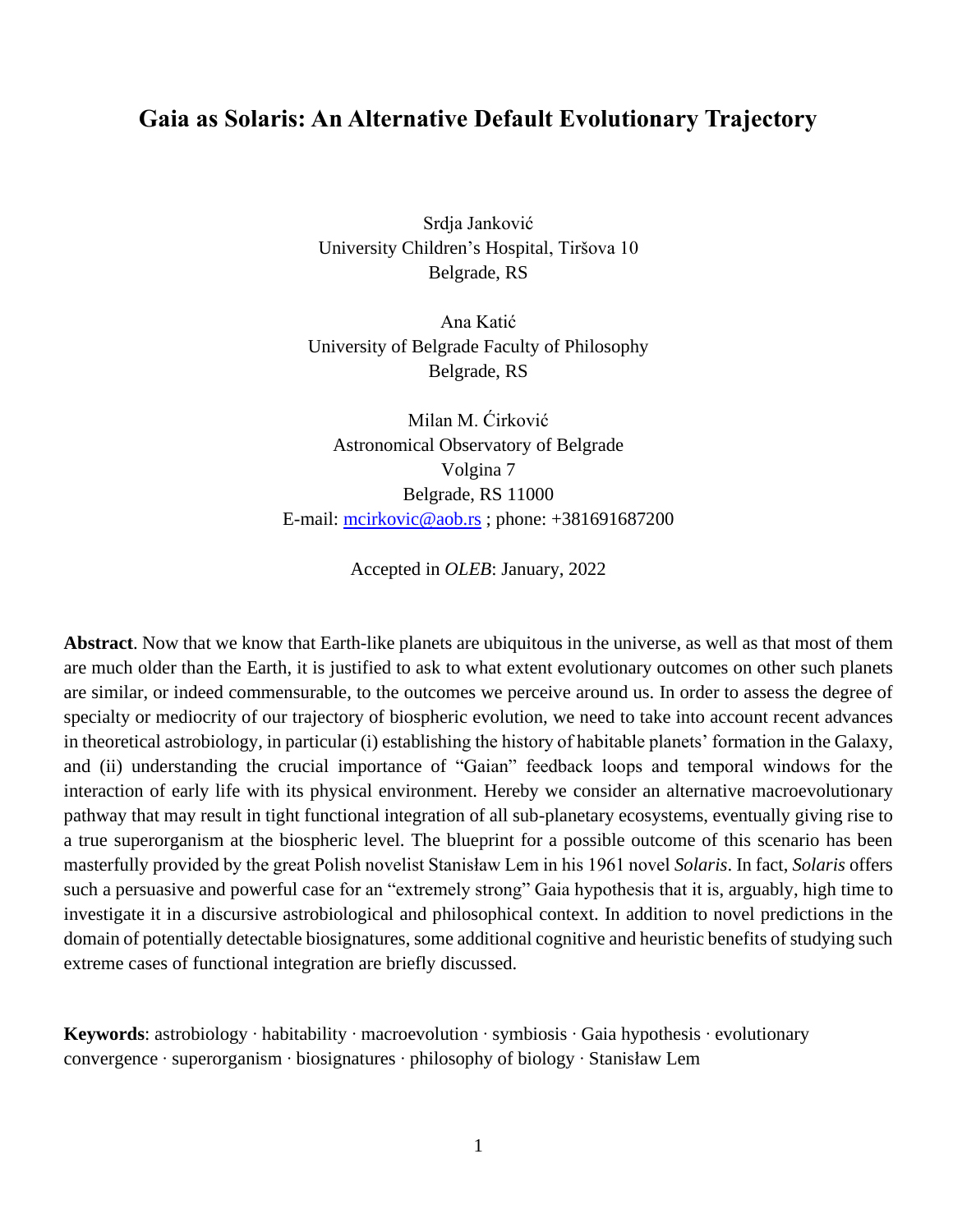The Context: Solaris, Macro-/Megaevolution, and the Taxonomy of Gaia Hypotheses

In nearly five decades that elapsed since the original Gaia hypothesis – claiming that the Earth's biosphere is a vast adaptive system capable of actively maintaining biogeochemical homeostasis, or indeed a kind of superorganism – was brought forward by James Lovelock and Lynn Margulis (Lovelock and Margulis, 1974), its relation to evolutionary theory has itself very much evolved and complexified. It has also been increasingly recognized that important problems in philosophical and scientific discussions of the Gaia hypothesis are posed by the fact that it is no longer a single hypothesis. As demonstrated by Doolittle, all meaningful attempts to prove a high or a low plausibility of Gaia must begin by making distinctions, at least, between "strong" and "weak" versions of Gaia, or a "probable" and "accidental" Gaia (Doolittle, 2017). These different versions arguably deserve different names or designations. If we are to attempt any such taxonomy, a good way to start might be to define the upper and lower limits of "Gaia-ness", *i.e.*, of biospheric/planetary integration level. While at the lower end Gaia blends with the simple recognition of ecological inter-relatedness of all organisms (and organisms with their environment), the *upper* end of the "Gaia spectrum" is much less explored. It might, therefore, be useful if, similar to Italo Calvino's Count of Monte Cristo, who tries to envisage the strongest conceivable prison in order to find a potential escape route from a real one (Calvino, [1967] 1969), we make an earnest attempt to imagine the strongest physically possible version of Gaia – that of some sort of superorganism endowed with consciousness and capability of intentional action. We will refer to this theoretically constructed extreme Gaia as Solaris, borrowing the term from Stanisław Lem and Andrei Arsenievich Tarkovsky (Lem, [1961] 2003; Tarkovsky, 1972).

Lem's Solaris is a planet orbiting two suns (in so-called *circumbinary* or P-type orbit, similar to Kepler-16b; Doyle *et al.*, 2011), which was originally detected via unusual *stability* of its orbit. The planet is almost entirely covered by global ocean, which manifests extremely complex behavior and is, among other things, the source of homeostatic influence on the planet's orbit. In other words, Solaris retains its stable orbit due to direct influences exerted by its global ocean. By most criteria, the ocean seems to be a living system, and – at least on some construals – an intelligent system. The whole scientific discipline of *solaristics* emerges in response to this epochal astrobiological discovery and is described in often quite painstaking detail in the novel.<sup>1</sup> These passages are a true goldmine for philosophy of science – especially philosophy of biology and cognitive science – but, as we shall try to show in this paper, for theoretical astrobiology as well. By the time the plot of the novel takes place, however, solaristics has largely degenerated into recording and categorizing the complex phenomena occurring at the surface of the ocean, without any unifying theoretical principles and with little hope of obtaining more general explanations.

The plot of the novel is relevant for us here only insofar it provides clues for the astrobiological background. A psychologist named Kris Kelvin arrives aboard the Solaris research station, hovering above the oceanic surface. Shortly before his arrival, the crew of the station conducted a more aggressive (and unauthorized) experiments with modulated X-ray bombardment in order to force the desired Contact. Their experimentation yields entirely unexpected results and becomes psychologically traumatic for themselves, as individually flawed humans. The ocean's response to the intrusion exposes deeper, hidden aspects of personalities of the *human* scientists, while revealing essentially nothing of itself, barring supreme capacity of manipulating matter at the level of elementary particles. To the extent that the ocean's actions can be understood (or indeed ascertained to

 $1$  Lem, [1961] (2003), esp. pp. 15-26, 115-130, and 171-183.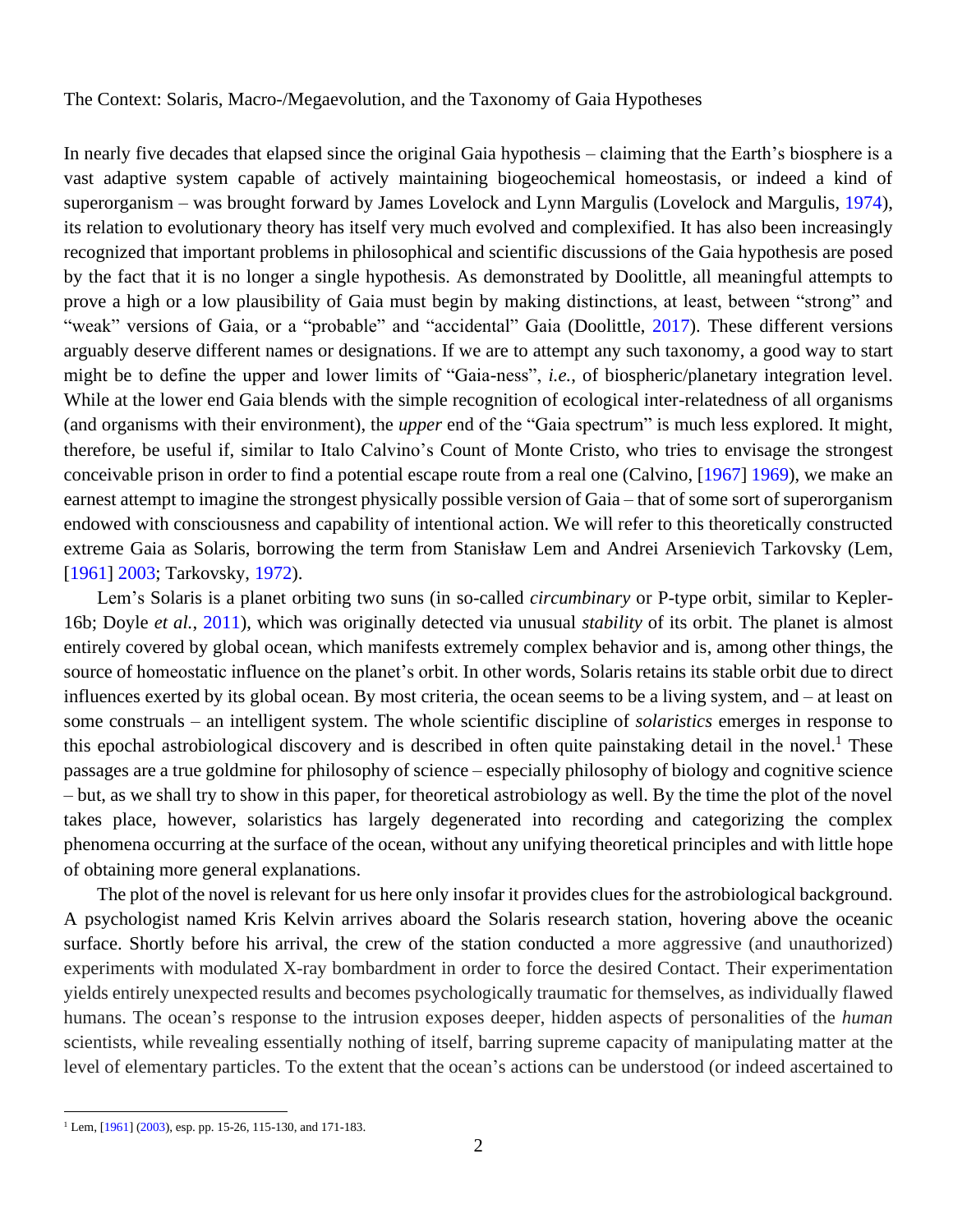be actions in the first place), it seems to test the minds of the scientists by confronting them with their most painful repressed memories. It does this through materialization of physical *[simulacra](https://en.wikipedia.org/wiki/Simulacra)*, including those resembling human beings; Kelvin confronts memories of his deceased wife and feelings of guilt about her suicide. There is no real resolution to the plot – in the same manner, it is tacitly suggested throughout the novel, as there is no resolution or goal to the cosmic evolution itself, just the eternal "turning and turning" of challenges and responses.

Now, what could Solaris be in the general astrobiological context of the real universe? For our present purposes, it is a complex biosphere – a Gaia – that has achieved the highest imaginable level of functional integration (with or without exploring further possibilities along "novel" dimensions in the parameter space, *e.g*., advanced noögenesis, technological capacities, astroengineering, etc.). Elaborating possible evolutionary trajectories leading to a Solaris in a sufficiently general context, apart from its primary importance in determining the status of the Gaia hypothesis within the necessarily evolutionary framework of biological science, is almost certain to entail broad and deep epistemological insights. To tap into this potentially rich source of new understanding of processes, mechanisms, and constraints of biological evolution, we need to reevaluate the key assumptions of relevant versions of the Gaia hypothesis given the emerging knowledge on macroevolutionary pathways, major evolutionary transitions, multilevel evolvability, and coding concepts that govern the flow (and enable the causal role) of information in biological systems. In the present paper, we will attempt to lay some groundwork for future efforts in this direction. This is in accordance with the important recent studies in astrobiology aiming (i) to make precise the notion of "Gaian feedbacks" necessary for evolving an Earth-type biosphere (Chopra and Lineweaver, 2016), and (ii) to affirm the "different is more" meta-principle in searching for other, not necessarily Earth-like habitats (Lenardic and Seales, 2019).

### Life and its Code(s): The Little Apocrypha

As Carl Gustav Jung farsightedly commented in a 1928-1930 seminar, although living matter has no "special" properties in terms of its adherence to common laws of physics and chemistry, there must be some fundamental feature distinguishing the *processes* of a living body from all that is non-living (Jung, 1984). Almost a century later, armed with conceptual tools of information theory, we see this as a specific type of meta-pattern of information flow, ultimately stemming from the way information is encoded and processed – the *coding concept*. Thus the rapidly evolving field of code biology must be relevant to all considerations of biosphere-level processes, including functional integration (for an overview of code biology and a tentative taxonomy of various codes present in living systems, see Barbieri, 2018; for further reading about the information-based research approach see Hidalgo *et al.*, 2014). Another cornerstone of our analysis is the universally held, but not universally explicated assumption that frequencies of individual chemical reactions on early Earth (or its general equivalent) – including, but not limited to those of prebiotic relevance – follow(ed) the "large number of rare events" (LNRE) distribution (Hazen, 2017), since this type of distribution, given sufficient time, allows efficient "sampling" of conceptual/genetic/morphological/functional space, effectively providing natural selection with an operational substrate. While modern cosmology could help in this regard (Koonin, 2007; Totani 2020), especially with some additional support from the theory of observation-selection effects (Bostrom, 2002), it is not obvious that such help is indeed necessary. It may become so if it turns out that the universe is full of empty habitats: perfectly habitable planets which are not, however, inhabited (more on this below).

Thinking Gaia-wise, although there is no inherent mechanism to ensure that prebiotic/early biotic systems feature negative (homeostatic) rather than positive (destabilizing) feedback loops, natural selection will arguably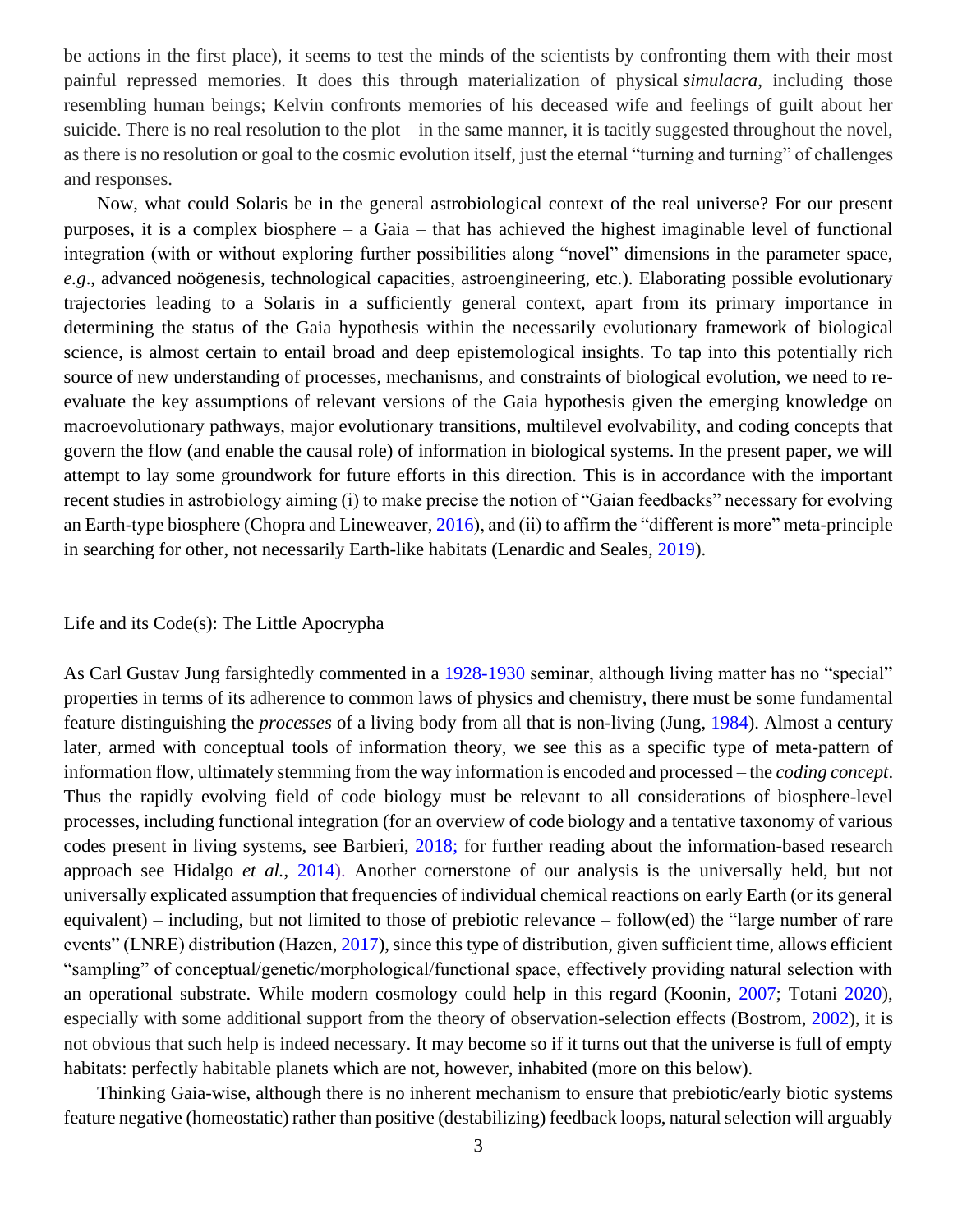tend to preserve the ones with strong homeostatic elements. Just as LEGO bricks have inherent capabilities that make possible increasingly complex arrangements (for a deeper discussion of information-related aspects of LEGO please see Crompton, 2012), so the last universal coding-conceptual ancestor (LUCoCoA) must have been endowed with certain capabilities making homeostatic regulation within the proto-biosphere of its provenience highly likely (or, at the very least, likely enough to offer reasonable odds of long-term survival). Prebiotic ensembles organized around coding concepts unable, or unlikely to be able, to give rise to homeostatic feedback regulation will, accordingly, be filtered out relatively early in planetary history. At the intersection of explanations of Gaia's multilevel evolution and information biology, our understanding of natural selection, in the light of contemporary evidence, involves non-standard evolutionary mechanisms such as variation/persistence models, and not exclusively population/reproductive models (more on this later).Arguably, the key segment of the prebiotic-to-biotic transition (and seemingly a midway point between chemical and biological evolution) is embodied in the formation of the primary biological code. This is referred to as "codepoiesis" by Barbieri and as "conception phase" by Janković and Ćirković (2016). This phase is also characterized by selection for potential future common ancestors: it is then that proto-life acquires the primary evolvability – the ability to open-endedly acquire abilities by subsequent evolutionary processes. Some of these abilities are virtually guaranteed to be relevant for the establishment of interaction networks, modular genome structures with further enhanced evolvability, biosphere-wide feedbacks, and ultimately, to our present interest, a (more or less) Gaian level of functional integration, potentially promoting long-term stability of planetary conditions and survivability. Along these lines, Chopra and Lineweaver (2016) have, in the aforementioned paper, already convincingly shown that the long-term habitability of a planet is critically dependent on what they called a "Gaian Window": an early establishment of planet-wide homeostatic mechanisms, enabling a certain degree of functional regulation of the proto-biosphere via biogeochemical feedback loops, such as those concerning temperature stabilization, atmospheric contents, cycling of key bioelements, etc. These authors argue that extinction soon after abiogenesis is the cosmic default, because life only rarely evolves quickly enough and manages to persist long enough through various biochemical aggregates/ensembles to provide the required feedbacks and thus allow the planet to remain habitable. In their model, therefore, our planet may well be atypical in its rapid evolution of biogeochemical regulation. (For full implications of this important feedback loop – the need for a planet to become inhabited in order to remain habitable – please see Zuluaga *et al*., 2014.)

However, we are here considering the possibility that a significant Gaian bottleneck could lie in an even earlier era – for, having successfully negotiated the killing grounds of conception, the future LUCoCoA can be reasonably expected to already possess at least some of the key properties that form "the seed" of a prospective Gaia: at the time of first "organisms", the bottleneck might already have been negotiated, and life might already possess in-built capacities aiding it to endure, even though we do not have sufficient reason or evidence to claim this at present. Obviously, if the evolvability that had been built in the coding concept that eventually survived and entered the Chopra-Lineweaver bottleneck had any contribution to subsequent outcomes, it warrants exploration. The postulation of the conception phase also helps us to further operationalize the obvious conclusion that initiation of life (abiogenesis) and its evolution require a completely separate set of conditions. This would remove many confusions and obstacles in our understanding that can only aid and abet creationist screeds about "the Darwinian evolution not explaining abiogenesis" and the like. Translated into this conceptual framework, the currently dominant orientation of astrobiological research programs (*i. e.*, the idea that we should start from "life as we know it" and then potentially proceed to "life as we do not know it") could be (re)defined in terms of the section of conceptual parameter space corresponding to the Terran biosphere, as well as larger sections it is contained within (though these must not be viewed as concentric circles, for they are not necessarily circular *or* concentric, or indeed even contiguous – after all, most archipelagos do include small outlier islands).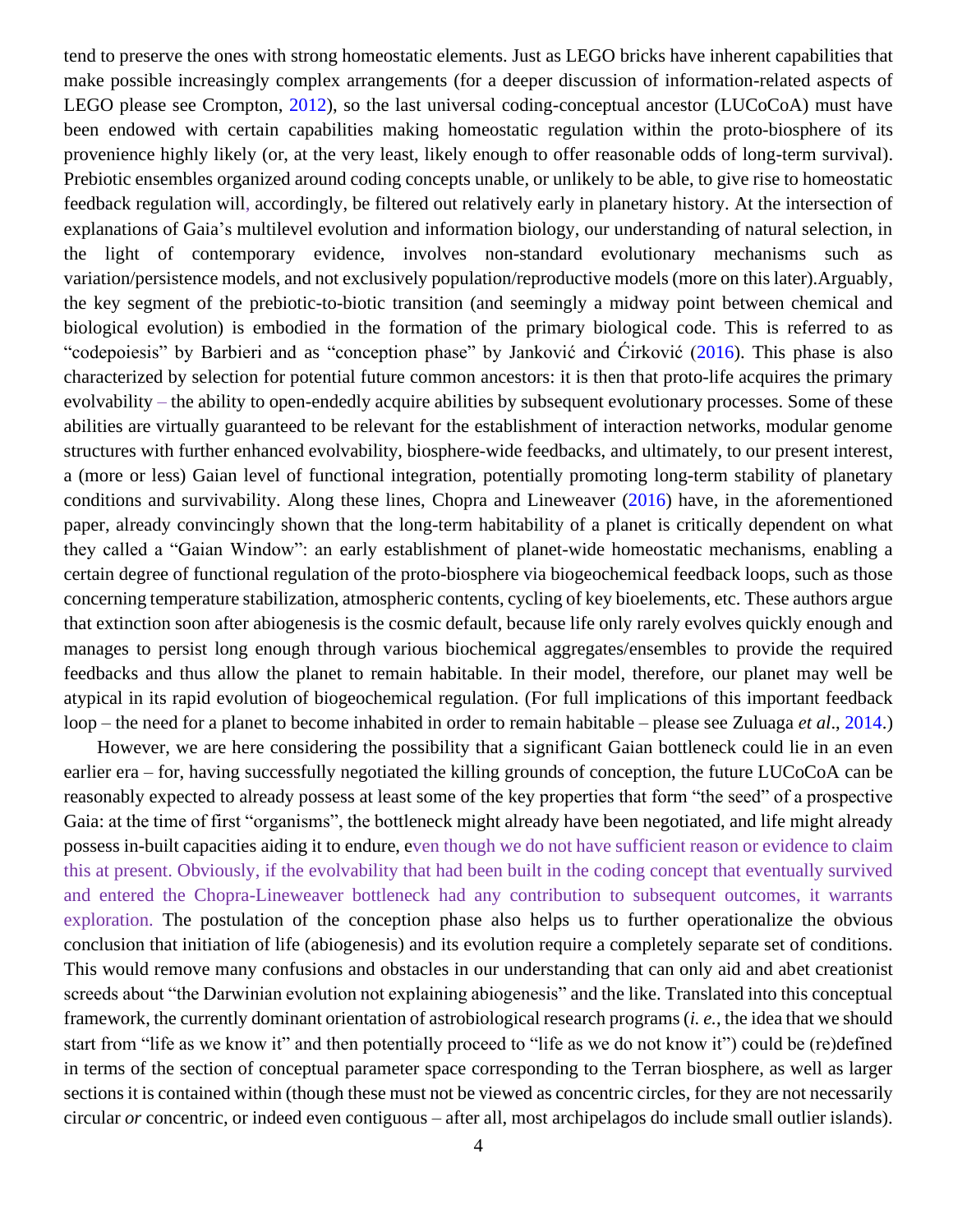These larger sections, of course, correspond to progressively broader generalizations of "our" life-concept, although at least some of them could actually branch off in a different direction within the n-dimensional parameter space of all possibilities (as embodied by the "library of libraries", where each "volume" corresponds to a complete Dennett's "Library of Mendel" covering a given coding concept; Janković and Ćirković, 2016).

In the arguably central chapter of *Solaris*, entitled "The Little Apocrypha", Lem iuxtaposes the present and the past in the most disconcerting, albeit instructive, manner (Lem, [1961] 2003, pp. 69-93). The chapter has two parts, sharply contrasted in both content and tone: the conversation of Kelvin and Snow, and Kelvin's reading of the "apocryphal" historical documents. The main protagonist, Kelvin, somewhat unwillingly engages in the key dialogue with his solarist colleague Snow, where the latter reveals his utter disenchantment with any prospects for human contact with an extraterrestrial intelligence. The conversation culminates in the famous anti-anthropocentric, drunken monologue of Snow: "We have no need of other worlds. We need mirrors." This is correctly regarded by literary critics and theorists (Peter Swirski and Zoran Živković among others) as the philosophical summit of the novel (Živković, 1983; Swirski, 2015). At the end of the same conversation, however, Kelvin obtains the eponymous obscure book which – as indicated by their deceased colleague Gibarian – could shed some light on their predicament.

Now, while "The Little Apocrypha" is the title of the book-within-book which contains vital *past* records – in this particular case, it is in fact the *present* which retroactively illuminates and explains the significance of Berton's report and other documents contained therein. (In Tarkovsky's movie, this is underscored by using a black-and-white video footage of Berton's testimony before the puzzled commission, which to the viewer occurs entirely inexplicable without *subsequent* information and Kelvin's experiences on Solaris.<sup>2</sup>) Therefore, the entire chapter points to the necessity of *double* emancipation: both from our default anthropocentrism in approaches to astrobiology/SETI studies *and* from a kind of historicism that blithely expects to find neat causal chains leading from the past evolutionary influences to the presently observable state of a biosphere. (For Lem's rather complex views on historicism, please see Ćirković, 2021).

#### Do (Almost) All Roads Lead to (Some Sort of) Gaia?

Having established at least the plausibility of evolutionary trajectories leading to some types of Gaia (including Solaris), it is time to consider their relative likelihood and potential universality in a cosmic context. In order to do this, we need to evaluate key steps necessary for the evolutionary emergence of a highly integrated biosphere, as recently summarized by Bains and Schulze-Makuch (2016) from the perspective of our origins. Knowing that the evolution of life on Earth proceeds through a series of evolutionary transitions, powered by the attainment of successive levels of self-organizing complexity, the question of early vs. late Gaian bottleneck can be reformulated as follows: what is the earliest level of biological organization that enables a critical degree of global homeostasis, *i.e.*, a Gaia-like quality. Since this is, arguably, a prerequisite for long-term survival (and therefore for the possibility of all subsequent, higher-level transitions), early levels certainly appear to be better candidates than late ones. Admittedly, this type of inference also has clear limitations, particularly while trying to generalize from a sample comprised of a single biosphere.

The most important counterargument to the present scenario is the one invoked by evolutionists, starting with Dawkins, against any strong version of the Gaia hypothesis: there are *a priori* no mechanisms to prevent "secession" or free-riding of lower-level component lineages contributing to Gaia, and this exerts definite fitness

<sup>&</sup>lt;sup>2</sup> Solaris,  $[1972]$  (2011). See also Bold (2014) for a perceptive analysis of this scene.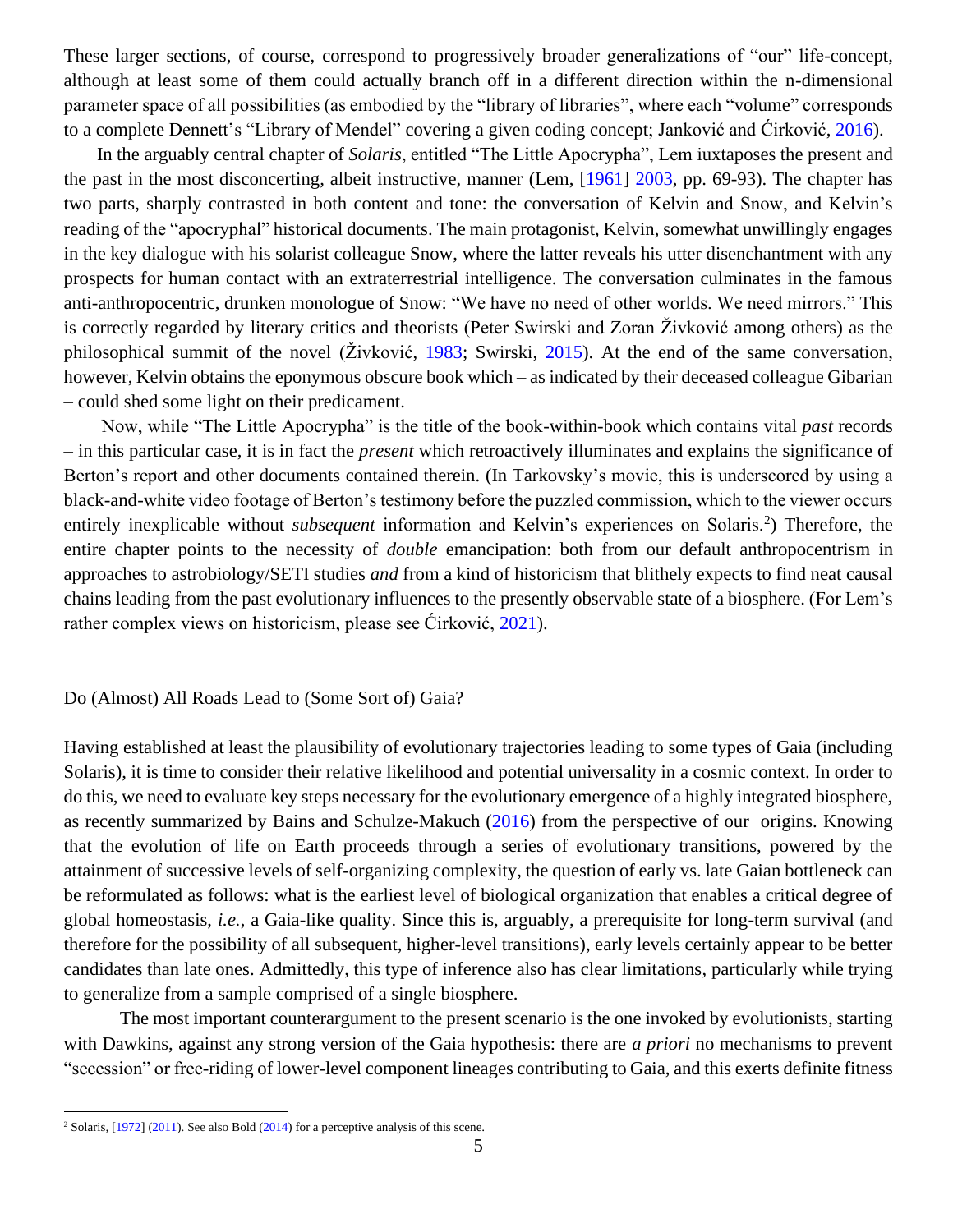costs at those lower levels. This is a strong argument, but should not be overrated. The analysis put forward by Doolittle (2014) applies here as well: we can speak about selection at the biospheric level through extinction alone, so it should be possible to argue that Gaias without defectors are more successful in avoiding extinction than those with defectors. Furthermore, we may doubt the temporal scales involved in the process of defection, and doubly so: first, there is no obvious obstacle for defection to require, at least in some cases, a very long time, comparable to the cosmological timescales; second, it seems reasonable to assume that, similar to other cases of Gaian feedbacks as discussed by Chopra and Lineweaver (2016), there is only a finite temporal window in which defection is possible. After all, a similar defection argument could be applied to endosymbiosis: in a cartoonishly simplified way, one may ask why not even extreme heterodox views have ever argued that Bacteria and Archaea evolved, presumably by secession, within the clade of Eukarya (cf. Mariscal and Doolittle, 2015)? As emphasized by a recent introduction to a collection of papers on the topic (Keeling, McCutcheon, and Doolittle, 2015, p. 10101):

The shift from a transient inhabitant of another cell to a permanent and essential organelle was likely a protracted series of events, moving through levels of integration with no particular endpoint. Somewhere along this spectrum there may have been a turning point, or a no-going-back moment, perhaps marked by a sudden change in the tempo or mode of evolution. Perhaps this key change happened so long ago that any unambiguous evidence has been too obscured by time. Or, perhaps there was no such moment.

It is precisely the consequences of the last option which we investigate here. That said, one should notice that the "secession" argument is perhaps too much grounded in our parochial, terrestrial experience to be of universal validity. Not only could we regard natural selection in Doolittle's manner as selection among Gaias in the Milky Way, but if interstellar panspermia occurs (for some of the recently rekindled interest in the topic, see Ginsburg, Lingam, and Loeb, 2018; Sadlok, 2020; Steele *et al*., 2019), there is no obstacle for having a fullfledged differential reproduction + extinction selection within the Galactic ecosystem.

Now, if we regard Gaia – as many do – simply as the ultimate level of symbiosis in the natural world, it is reasonable to expect that we may gain useful insights by studying the processes that generate and stabilize phylosymbiotic relationships across the tree of life on Earth. These processes include both coevolution *sensu stricto* and purely ecological filtering processes, as recently analyzed by Mazel and coworkers (2018) using computer simulations. Notably, their set of simulations demonstrated that examples of phylosymbiosis in the majority of taxa could likely have arisen by host-related ecological filtering. This result readily yields itself to the interpretation favorable to all versions of the Gaia hypothesis: namely, that the tendency to generate a biosphere imbued with a network of symbiotic relationships must be deeply embedded in the core biological processes, allowing at least the possibility to generalize outside our current example of life. Another important idea is contained in a recent study of niche emergence by Gatti *et al*. (2018). By representing biodiversity as inherently autocatalytic on every level – as a subset or as a whole – these authors go a step further towards the understanding of evolutionary processes as fundamentally dynamical and able to generate non-linear selfsustainability. The main difference between the well-accepted concept of complex adaptive system (CAS) and a new ecological concept of the autocatalytic set is in the interpretation of its capability to respond to the external perturbations, forcings, or drivers. While CAS refers to a passive reaction to exogenous impacts, autocatalysis indicates an essentially more active and dynamical role of every ecological component, individual or group, where "new niches can emerge as a result of species occupation following a fractal hypervolume expansion" (Gatti *et al*., 2018, p. 113). So, interactions among system components, at a local level, enable pattern formation that profoundly influences the system's further development. Thus we have (in space) autocatalytic ecological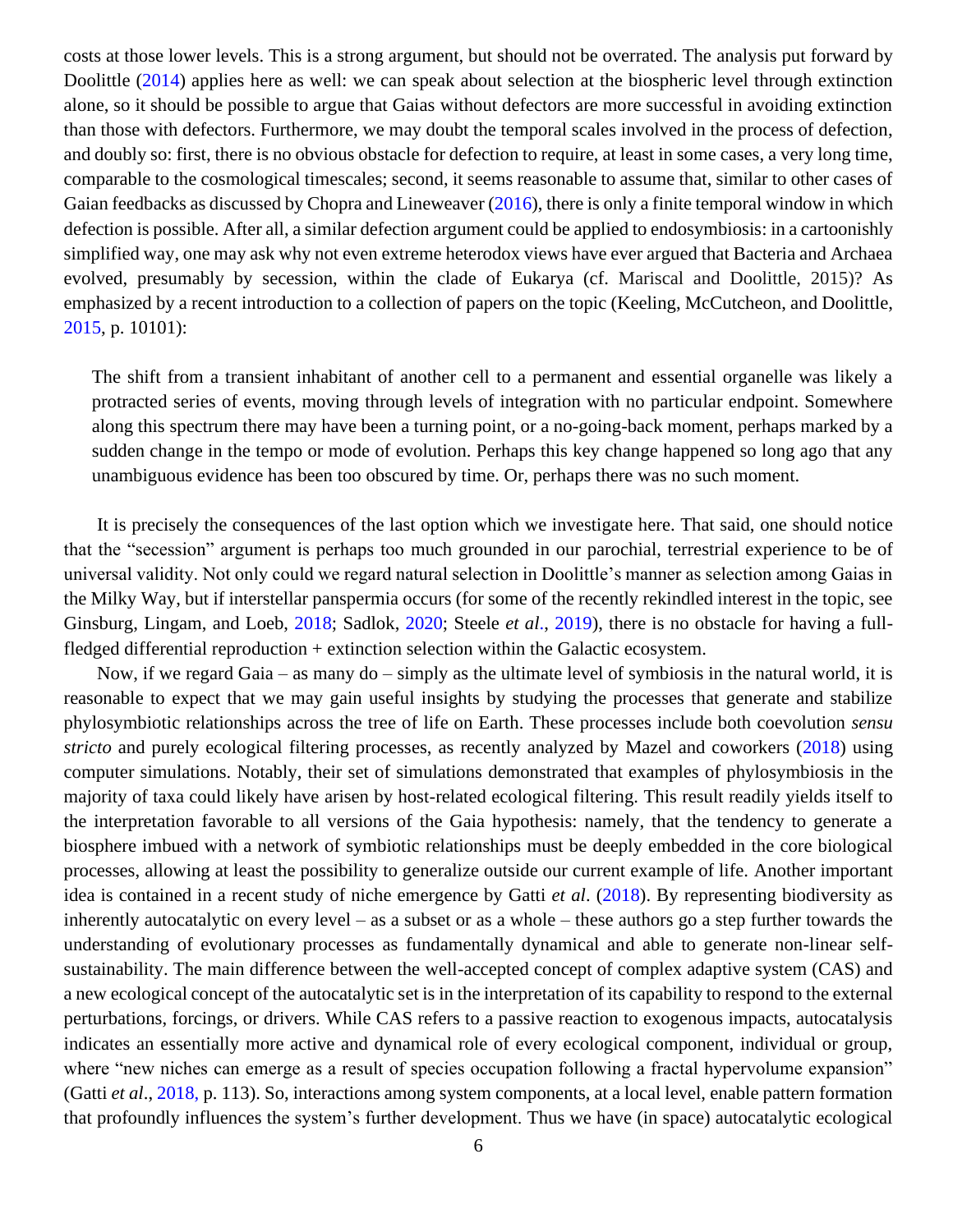sets expanding (in time) and becoming autocatalytic evolutionary sets that are an integration of ecosystems. Another stride in a similar direction is the even stronger concept of *autopoiesis* (Rubin *et al*., 2021).

Although the purpose of this paper is not to analyze how life came to being, but rather to increase the range of possible evolutionary pathways resulting in viable biospheres by including superorganism-strong functional integration at the biospheric level, we also find it useful to mention Bruce Damer's work in modeling the terrestrial origin of life hypotheses (Damer, 2016; Van Kranendonk *et al*., 2017). Regardless of whether or not they will manage to experimentally and unequivocally prove their thesis soon, the one thing emerges as an unavoidable research conclusion: irrespectively of the generic probability of abiogenesis, when the first form of protobiotic microcommunity had come to life, it came in the *specific environmental context* and – crucially – as *collective*, *communicable*, and at least *in part random* endeavor. The emergence of life should be associated with this first microcommunity representing our common ancestor, rather than the first alive entity/thing, because it seems that it takes far less energy and sophistication to maintain a cooperative protocellular community than to ensure the survival of a clearly segregated individual in its challenging environment. In other words, it is the Black Queen hypothesis (Morris, Lenski, and Zinser, 2012) – the loss of genes by natural selection due to redundancy in co-evolving communities – rather than the Red Queen default, which offers incentives for tighter functional integration.

Finally, there might be a wider unifying philosophical principle in need of fleshing out here. In this unfolding epoch of multidisciplinary investigations, potential environmental catastrophic risks, and everevolving ability to comprehend the increasingly complex world around us (from micro-, across macro-, to megalevels), we could remember Kant's idea of difference between constitutive and regulative principles (Kant, [1790] 1987). In this philosophical sense, Solaris could be not only the logical endpoint of meaningful Gaian hypotheses, but also the new regulative principle for us, as the farthest point we reach in considering the ecoevo theoretical synthesis. Unlike the Kantian idea of God, which, as an unchangeable, static, rooted principle, represents the horizon of our knowledge, Solaris is perhaps a dynamical principle that could evolve into the constitutive principle of our practical knowledge and our collective responsibilities. The relationship of what is "a fluke" vs. what is "the norm" becomes quite complex in light of modern cosmology, even before going into evolutionary complications (Olum, 2004; Koonin, 2007; Totani, 2020); adopting a wider, cosmological perspective, via astrobiology, in a wide range of human thought and practices could foster wise long-termism and have other beneficial consequences. We shall return to this theme in the concluding section.

#### Functional integration

If we take Lem's Solaris as the prototype of the highest level of functional integration of a global (planet-wide) biogeochemical system, then how is this highest level of integration to be attained? Obviously, this extreme integration does not preclude the existence of a rich internal structure, including semi-autonomous (or even fully autonomous) substructures. As Lem himself stated in the novel:

The decision to categorize the ocean as a metamorph was not an arbitrary one. Its undulating surface was capable of generating extremely diverse formations which resembled nothing ever seen on Earth, and the function of these sudden eruptions of plasmic 'creativity', whether adaptive, explorative or what, remained an enigma (Lem, [1961] 2003, p. 23).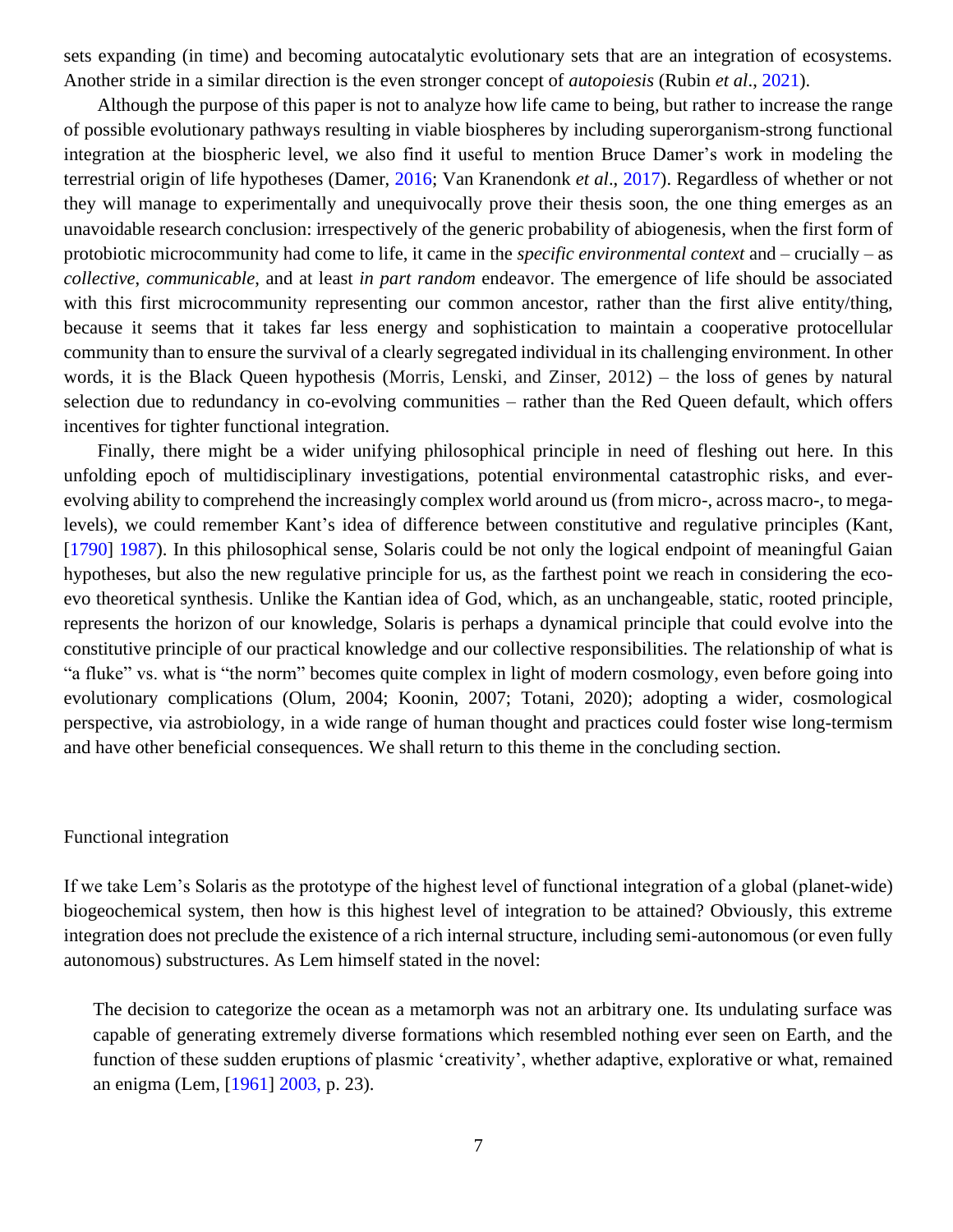Thus, we face the following question: If the coding concept is favorable to the emergence of a Solaris, how would this be manifested in the morphological space of evolution? The classic theories of endosymbiosis (Margulis, 1967; Margulis and Bermudes, 1985) postulate several discrete steps of functional integration leading to the observed complexity of eukaryotes on Earth. Obviously, if analogous evolutionary processes occur elsewhere, on different Earth-like planets, it would be geocentric (and rather preposterous) to assume that the exactly same discrete steps must occur everywhere. In fact, there is no general reason why the process should ever cease – that is, until it encompasses the entire biosphere, resulting in a Solaris! In the classification of Bains and Schulze-Makuch (2016), eukaryogenesis on Earth is highly likely to have emerged through a "many paths" type of process. The same line of reasoning may be applied to other major evolutionary transitions as well – and different paths could be taken by different *Gaias in spe*. Of course, we also need to keep in mind that evolution is not directional, much less *uni*directional, and that the eventual arrival of any system into a Gaia-like (or a Solaris-like) state should by no means be assumed to occur without having negotiated a meandering path full of slowdowns or pauses, more or less sharp turns, digressions of variable magnitude, Borgesian furtively curved quasilinear sections, diverse tangential developments, and even temporary reversals. Even the general trend toward greater complexity is no more than a trend, and does not preclude possible dominance of processes that promote simplicity in some taxons or functional domains at any given epoch (O'Malley *et al*. 2016; for an illuminating discussion of physical foundations of biological complexity, please see Wolf *et al*., 2018). The relevant kind of mutualistic interactions is best described by appeal to the Black Queen hypothesis, applied to the scale of the entire biosphere: all convergently-evolving redundant innovations will be subsumed under the single, global toolkit.

More practically speaking, there clearly are some initial/early conditions that could promote functional integration far more than it was the case on early Earth, hence leading to a much more functionally integrated Gaian system than the one we observe around us. In particular, we may envision two conditions being somewhat different:

- **Temporal margin:** functional integration of symbionts into the eukaryotic cell took very long time on Earth (at least 1.6 billion years, and possibly more; cf. Retallack *et al*., 2013) and it occurred in ecological conditions very different from the ones characterizing abiogenesis. It is unclear at present whether this is a contingent or a convergent feature of our kind of Gaia. Since endosymbiosis and subsequent diversification of eukaryotes offer such a huge boost in fitness, it is at least reasonable to speculate whether it could happen much earlier on other worlds. Earlier occurrence would imply stronger functional links and more integrated Gaia (*i.e*., a Solaris). Environmental factors built in the initial/boundary conditions such as the chemical composition of the protoplanetary material, the spectral type of the host star, the mass of the planet at the end of the accretion phase, the rate of impacting planetesimals, etc., could impact the duration of the relevant "Gaian window" in the Chopra and Lineweaver sense. Alternatively, for very long timescales (e.g.,  $10^{12}$  yrs or more), such as those characterizing hypothetical habitable planets around M-dwarf stars, the course of chemical, biochemical, and early biotic evolution may strongly diverge from the Earth blueprint, giving rise to a very different outcome, not (yet) observable anywhere at present, but perhaps dominant *sub specie aeternitatis*.
- **Topological structure**: whether functional integration will cease or continue throughout an ecosystem obviously depends on the spatial topology of that ecosystem. Suppose, for the sake of argument, that all life everywhere arises in Darwin's "warm little ponds" (cf. Damer, 2016). Since each pond is a little pond, there are obvious physical limits to the amount of matter which could be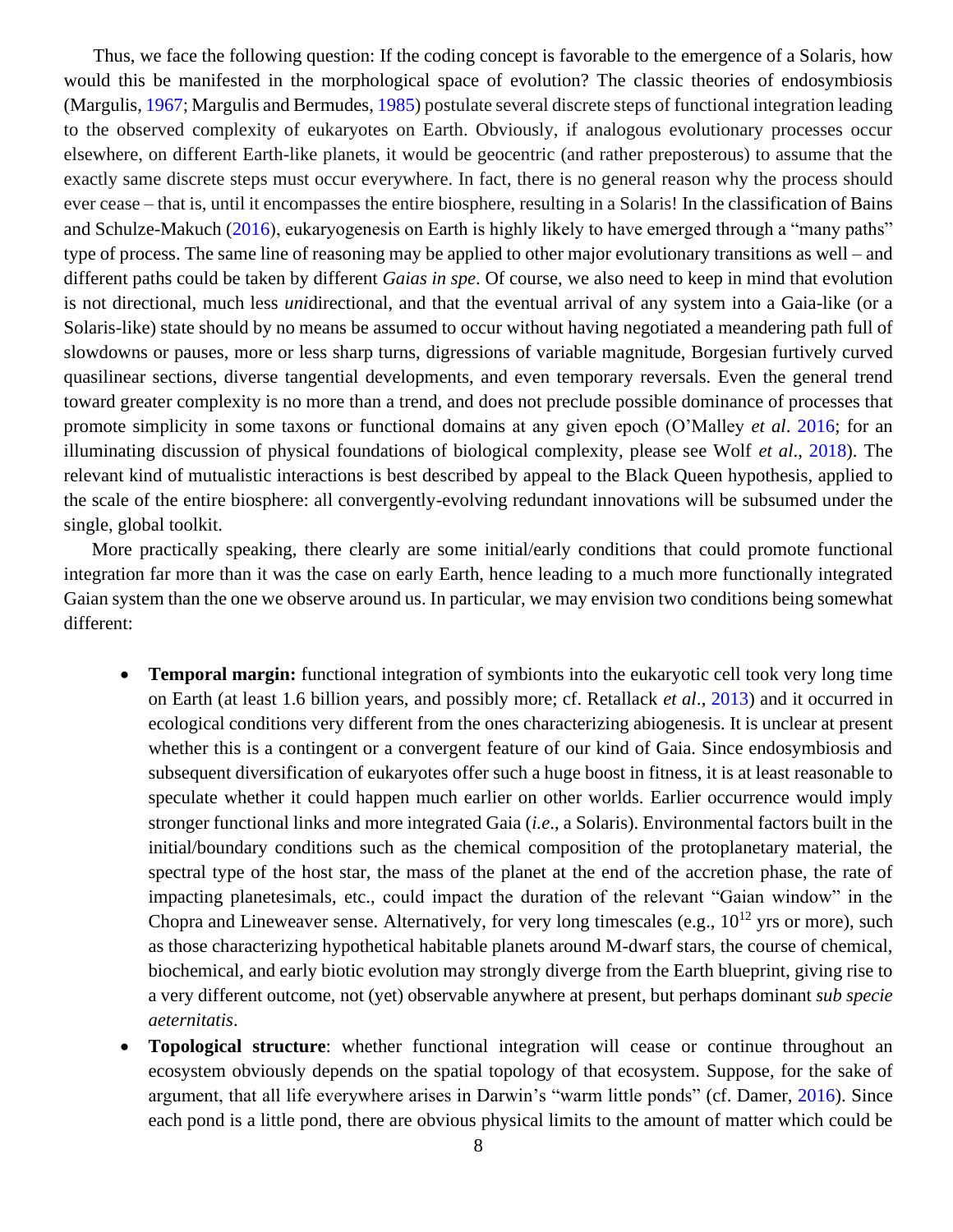incorporated in living beings and the spread of symbiotic relationships between the emergent lifeforms. Here the topology of such ponds begins to play a role. Even if biochemistry stays exactly the same, unconnected and distant ponds would result in more diversity and less integration of early life than a connected (perhaps tidally influenced) system of many ponds in close proximity. Of course, this is just a fable: one should substitute whatever locale is the best candidate for abiogenesis from our best current theories, be it hydrothermal vents, radioactive beaches, clay deposits, etc. The general point remains, however: it is reasonable to expect that a more connected spatial topology of the region in which abiogenesis and early evolution of life proceed leads to stronger and more widespread functional integration.

Finally, while the institution of global homeostatic mechanisms undoubtedly requires cooperative relationships among lifeforms, it is often overlooked that this goes with a very broad definition of cooperation, one that is also bound to include competition and strife, as long as the overall result promotes and preserves long-term stability. In the immortal words of T. S. Eliot:

We [...] see the boarhound and the boar pursue their pattern as before but reconciled among the stars.

Striving for a deeper understanding of functional integration that has occurred in the deep past (questions of the origin of life) and may occur in the distant future (strong Gaia alternative), Bouchard's non-standard definition of fitness is insightful and fruitful. Considering that we lack precise definitions and complete models to understand biological populations and complex adaptations exclusively using the reproduction of individuals, he approaches the problem of the survival of the fittest differently. His arguments for understanding lineages temporarily through models of variability that persists versus population that reproduces not only offer the potential evolutionary mechanisms of clones within species and non-reproductive species, but also provide a new exploratory tool for further explaining global evolutionary transitions at the biosphere level. By bringing environmental fitness factors to the forefront, Bouchard's distinction between population and ensembles is of essential importance and thus sheds light on our understanding of biogeochemical conditions in protobiotic contexts (as we cannot analyze this topic in detail here, please see Bouchard 2011, 2014).

Solaristics: Further Evolution of a Solaris

Should one, then, regard Solaris as the proverbial "End of [evolutionary] history?" What could be said about the subsequent evolution of a Solaris? The eponymous Lem's case has been founded based on exactly what is a reasonably conceived abiotic selection pressure, namely the instability of planetary orbit and the need for its continuous correction by teleological or quasi-teleological action (Lem, [1961] 2003, pp. 15-16). This could be interpreted as the "highest level" of natural selection in a (Galactic?) population of biospheres, in the sense of Doolittle (2014) and Janković and Ćirković (2016). Entering the maximally integrative evolutionary "channel" leading to a Solaris would represent an extreme case of the Court Jester hypothesis (*e.g.*, Benton, 2009), since only the external, abiotic pressure could, under this assumption, account for the totality of morphological change. One can speculate that it is exactly the capacity for modifying its physical environment that acts to provide tighter integration within a superorganism of the Solaris type. There is no crucial qualitative difference between being capable of influencing planetary orbit, as described by Lem, and being able to detoxify harmful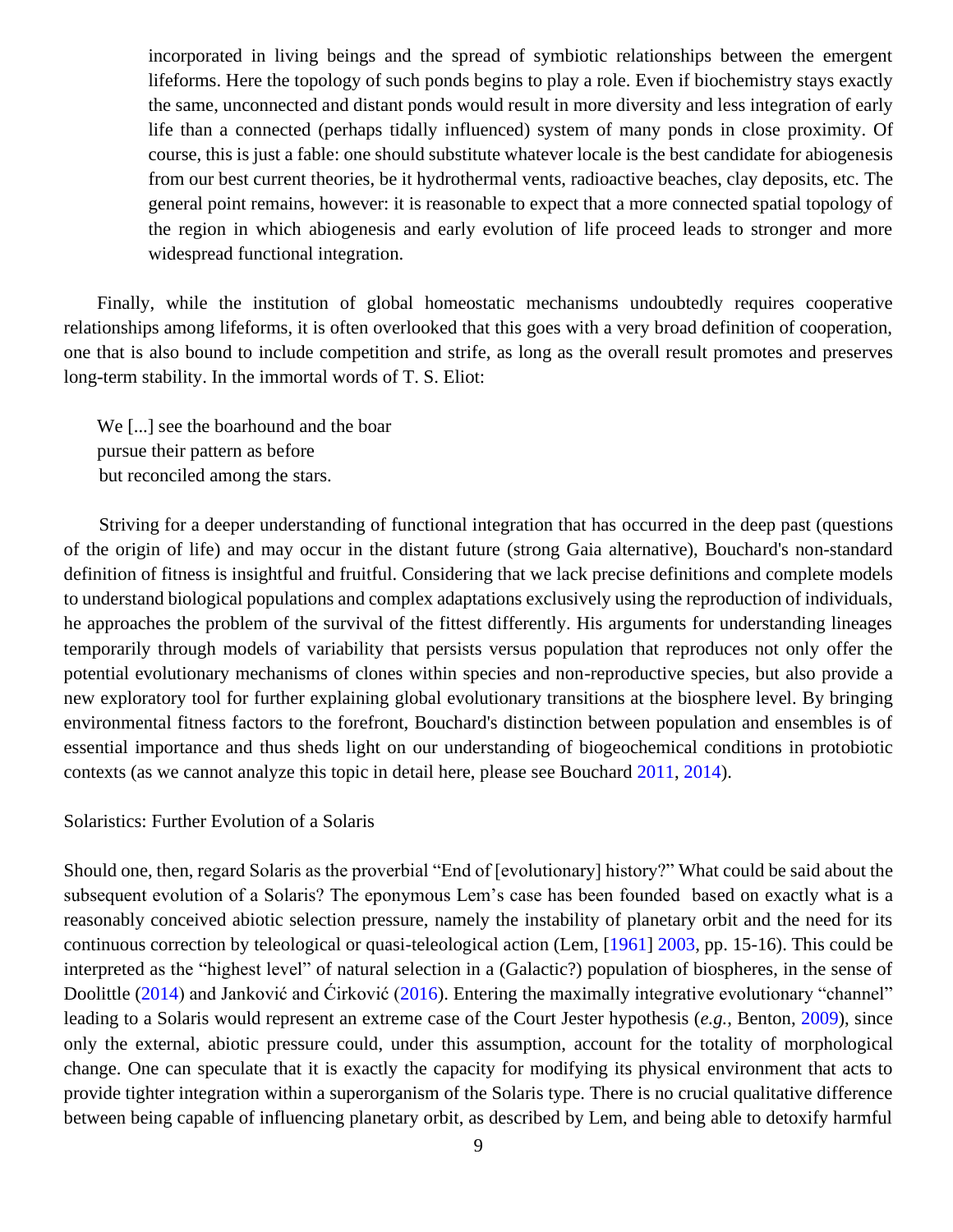chemicals in a pool of stagnant water by an insect colony, in the well-known example discussed in detail by Wilson and Sober (1989).

While at this point we have a very poor basis to speculate about potential evolutionary paths leading beyond the described Solaris-state (in one or more meta-directions within some appropriately defined metaspace), it is wise to remember that we neither have a basis to assume beforehand that a Solaris would necessarily be the terminus of all evolutionary trajectories leading there; indeed, if our broad hypothesis that secular increase of biospheric evolvability promotes the survival and growth of proto-Gaias is correct, we need to also consider the issue in the opposite direction: should we not expect the strongest resulting Gaias to exhibit the highest overall levels of evolvability – allowing them, perhaps, even further transition(s) to who-knows-where? After all, Lem carefully left open the possibility that his "living ocean" did, in a sense, evolve a bit further through humans' attempt at contact, however unsuccessful by "our" standards. Be that as it may, a fully-fledged Solaris is not merely the highest imaginable or conceivable level of integration of a biosphere/Gaia, for it also entails the "noöspheric" element, both in the historical sense of Vladimir Ivanovich Vernadsky ([1926] 1986) and in the light of modern views on the evolution of intelligence and human society, as well as the potential postbiological evolution (Bostrom, 2014). This, in turn, may or may not require a distinct – even if partly overlapping – set of selection pressures that need to be elaborated separately. The point, to some extent, clearly applies to all "major transitions" in evolution (Maynard Smith and Szathmary, 1997). Notably, however, as argued by Fleming and Brandon (2015), a major transition may not be explicable by selection alone, for it may require a non-adaptive first step (a type of exaptation) in order to form the initial higher-level entities selection can then act upon. This exaptive first step toward a major transition (or, more technically, its principal prerequisite, *fitness discontinuity*) may be plausibly explained by the *zero-force evolutionary law* (McShea and Brandon, 2010; McShea *et al*., 2019). This, in turn, strengthens the explanatory role of evolvability, since evolvability is, by definition, positively correlated with the general propensity to exapt.

All this may offer a broader conceptual framework for current analyses and some of the debates regarding Anthropocene (and all the harm that human species is now inflicting on the biosphere), with obvious relevance to future studies. In particular, should it turn out that the same naturalistic paradigm can go a long way towards a successful explanation of such seemingly diverse issues as abiogenesis, evolution of intelligence (or consciousness), ecological integration/dynamical equilibria, interrelations between biological, cultural and technological evolution, as well as the (aggregate) anthropogenic threat to Earth's current ecosystems (with the consequent existential threat to humanity), such a paradigm will most certainly be a fruitful guidance in our current and future research programmes and directions of thinking. In even stronger terms, even if our kind of life/intelligence turns out to be a fluke on the cosmological and astrobiological scene, we could still reap invaluable benefits from insights into other, more common modes of being and evolving.

#### Discussion

Following the famous Confucian dictum about receiving a meal of fish vs. being taught how to catch fish oneself, while survival of any single external challenge is highly contingent, survival of multiple challenges, particularly if they are of disparate nature, will most likely be a result of the existence of general adaptive mechanisms, or, more importantly, of a *significant capability of their acquisition*. Likewise, the principal line of thinking in current attempts to "reconcile" Gaia hypothesis (at least in its weaker forms) with evolutionary principles is to try and demonstrate that biological systems prone to destabilize their environment will tend to be short-lived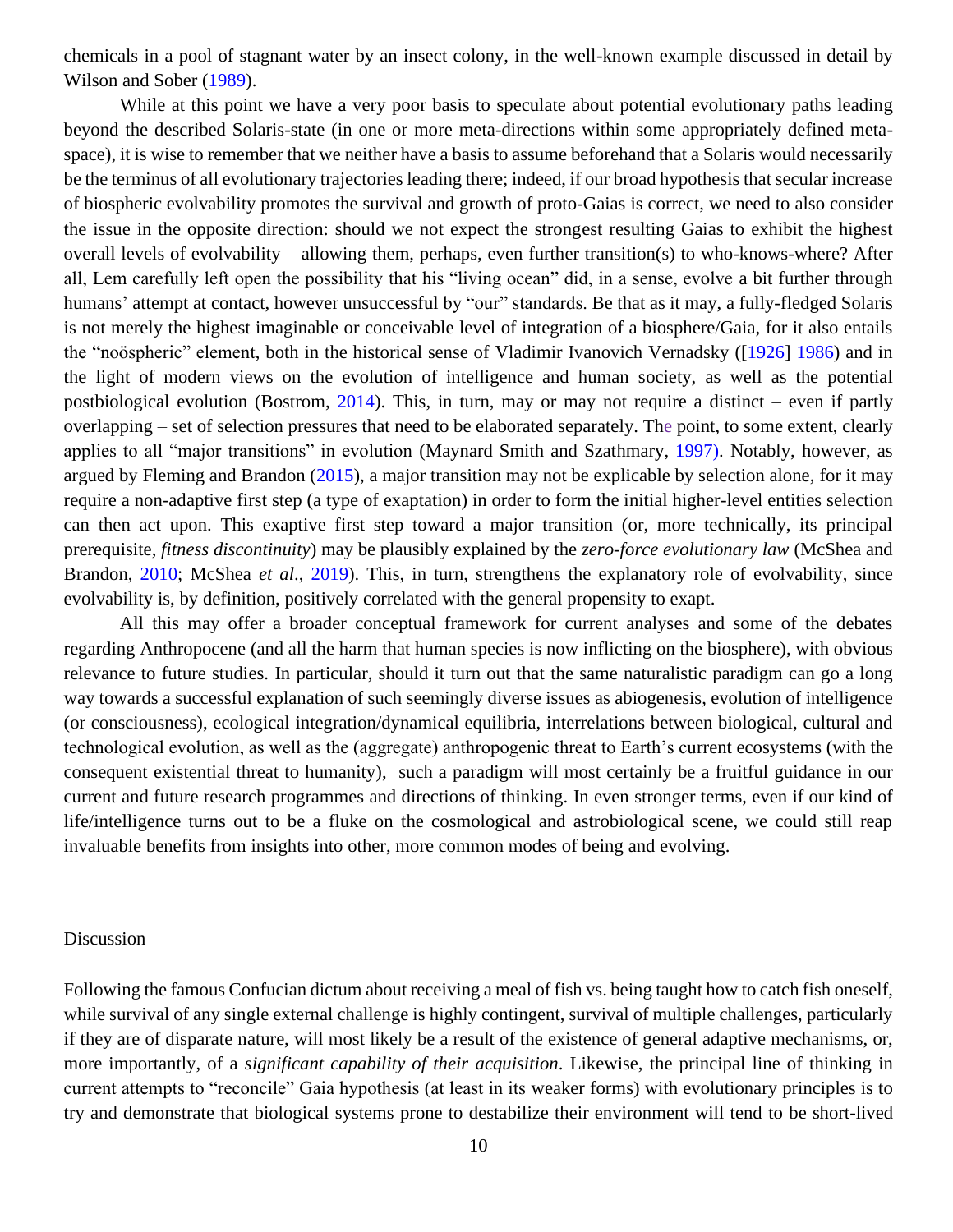due to one or more types of selection effects. However, a fully satisfactory explanation will most likely have to include some complementary process(es) – namely, it may also be the case that ecosystems prone to evolve disruptive species or groups tend to last much less than those less disposed to evolve such agents and/or more strongly endowed (based on their general evolvability coupled with specific evolvability along the relevant evolutionary pathways) with the ability to evolve some sort of regulatory oversight at higher levels.

One of the strongest historical criticisms levelled at the Gaia hypothesis was based on presumable absence of competition between Gaia-level entities. As Richard Dawkins famously argued, for the Gaia hypothesis to work, we would have to see a "Universe full of dead planets" (Dawkins, 1982). At the time, this was received as a very strong argument against the possibility of Gaia arising by (classically interpreted) Darwinian evolution. However, in the light of the ongoing astrobiological revolution, notably the fact that we already know of thousands of extrasolar planets, with discoveries on an almost daily basis, this begs the question to what extent the "dead Universe" of Dawkins *was* so counterfactual. Recently, the possibility of "empty habitats" has been given renewed attention (*e.g.*, Cockell, 2011); however, the very concept is of necessity subject to observation-selection effects. What seems "empty" to us, may not be so in reality, and that pertains to biology no less than to physics (the notion of vacuum in quantum field theory being a pertinent example). Consider, for instance, the above-mentioned possibility of very slow abiogenesis on a hypothetical habitable planet around an extremely long-lived M-dwarf star. At the present early – in the cosmological sense! – epoch, such planet would appear exactly as a Dawkinsian "dead planet" or Cockell's empty habitat. And yet, in the truly inclusive astrobiological sense, such habitats, as Gaias-under-construction, could account for most of the total life in the universe *sub specie aeternitatis*.

Radically different Gaias could, therefore, escape our attention and pass as empty habitats, especially when observed across interstellar distances. The answer will, however, probably have to await our capabilities to probe the status of a significant sample of discovered planets or systems in terms of both the fulfillment of preconditions for life and the presence or absence of life itself (whether extant or extinct). More importantly, as Doolittle (2014) demonstrated, biotic competition between biospheres is *not* a necessary precondition for evolutionary mechanisms/trajectories leading to a Gaia (or a Solaris), for the same causal role can belong to incremental alterations in the survivability of the whole system over (cosmic) time, with filtering function readily provided by many sequential perturbations that the geobiochemical system as a whole is bound to sustain, including those dictated by various factors of its cosmic environment. To reiterate a metaphor featured in our previous work (Janković and Ćirković, 2016), it is almost as though Life incessantly reaffirms itself by playing a game of chess against Death (bringing to mind the archetypal figure of Ingmar Bergman's Antonius Block). And, like chess players, all biospheres (or life-concepts) will not show the same aptitude. Could it be that the early establishment of a proto-Gaia is one of the most forceful openings – or even *the setting of the chessboard* – in the evolutionary game for biospheres?

A useful approach to a broad and preliminary assessment of the level of generality (or generalizability) of Earth's particular example within the "Gaia-space" (a parameter space composed of all possible versions of Gaia, along the relevant theoretical axes; Figure 1) could be to ask the following question: how much of the available morphospace has Life on Earth already sampled? In other words, what is the relative size of the portion of the total evolvome based on the specific Terran coding concept that has already been "tried out", or turned into actuality? Attempts to answer this question are already underway (please see Dryden *et al*., 2008; McLeish, 2015). The full answer is not only relevant to any and all discussions of convergence vs. contingency but also to aid the understanding of the potential structuring of the Gaia-space in terms of both evolutionary alleys and attractors. Such an analysis might help us prepare for the next level of analysis, where the key question becomes: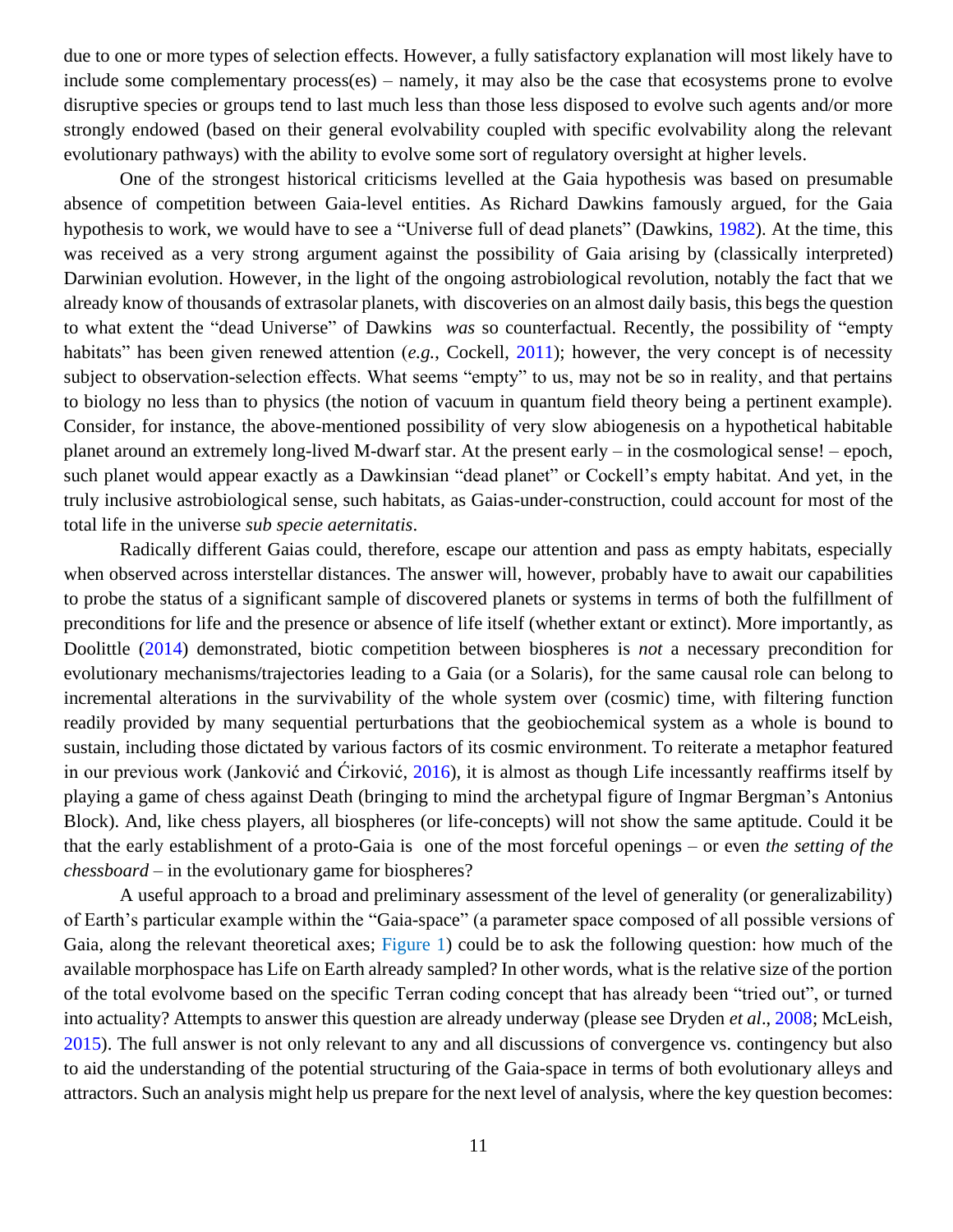What is the exact position of the Terran Gaia within the total Gaia-space, and in what way, exactly, was that position determined (or subdetermined)?<sup>3</sup>

As proposed in the aforementioned paper by Doolittle (2017), a proper assessment of likelihood of establishment of biosphere-wide (or planet-wide) homeostatic mechanisms requires an analysis of global processes of natural selection acting upon collective ecosystem properties ("the song") instead of organisms or taxons ("the singers"). A detailed analysis in this sense was recently published by Lenton and coworkers (2018). Interestingly, Doolittle's "song not singer" approach took on a quite literal note in the recent modeling analysis of the global macroevolution of passerine song patterns (Pearse *et al*., 2018). To no great surprise, these models have confirmed that broad-scale biogeographical factors played a very important role in birdsong evolution (within the phase space volume delimited by anatomical/morphological constraints). Notably, the tempo of song evolution in passerines had previously been linked to variation in developmental mode among lineages (Mason *et al*., 2017). This is but an example of a speedily growing corpus of empirical data supporting a sort of paradigm shift in our understanding of macroevolutionary trends – a move towards a further extension of the "extended modern synthesis" to include, in addition to complex relationships between evolutionary and developmental processes (evo-devo) and ecosystem-related factors that codetermine evolutionary pathways (eco-evo), an explicit analysis of evolvability on multiple levels, including feedback in the form of "evolution of evolvability" (evo-evo or evo<sup>2</sup>). It is important to note, however, that our analysis is largely independent of the exact construal(s) as to how life began, for the conception (or codepoietic) phase is where all hypothetical early prebiotic trajectories join. Even if different in actual processes, it will  $-$  conceptually  $-$  be a required step whatever the (physical) explanation for the origin of life (or the pre-conceptional prebiotic *ensemble*) may be. Conception would equally, in principle, be a required step if some elements of Panspermia hypothesis should happen to be correct – *i.e.*, some elements of the makeup of the prebiotic system entering the conception phase are of non-local origin. Broadly speaking, this requirement is already satisfied, even for the strictest propositions of local abiogenesis, given that Earth is an open system, and early Earth, with its absence of any life-driven homeostatic regulation, is certain to have been even more sensitive to any external disturbances; the conceptual basis of this line of reasoning can be readily generalized to any locale satisfying the broad conceivability criteria.

Another obvious and potentially strong point of criticism of what has been said so far rests on the complex relationship between genotype and phenotype, embodied by various types of phenotypic plasticity. While this is an extremely important direction of further inquiry (and one that cannot be disregarded if we strive toward a comprehensive explanation of macroevolutionary processes), it still holds that the relationship between genotype and phenotype (and thus between the concept and its realizations) must at all times be less than random. The many sources of non-linearity in this relationship are rather a vast reservoir of macroevolutionary variation and open-ended novelty, including the possibility to access "higher-dimensional" spaces that may also set the stage for some further key transitions. The same applies to horizontal gene transfer (HGT). In fact, HGT, or some generalization thereof outside of "our" coding concept, may be a prerequisite for successfully clearing the proto-Gaian temporal window, or at the very least, for a reasonably high (reasonably distant from zero) probability of such an outcome – since the temporal requirements of recruiting all the essential guilds of organisms by their independent first-order evolution (without the boost provided by the possibility of gene exchange and consequent quick co-option of taxonomically different groups) may indeed exceed the given physical limitations in most, if not all, early biotic locales (candidate biospheres/Gaias). In addition, there is no fundamental reason to *a priori* exclude the possibility of multiple, conceptually different organisms clearing the bottleneck in a conceivable locale and giving rise to multiple partial biospheres, *i. e.*, a composite biosphere/Gaia

<sup>&</sup>lt;sup>3</sup> This position must be viewed longitudinally, *i.e.*, integrated over total time since conception.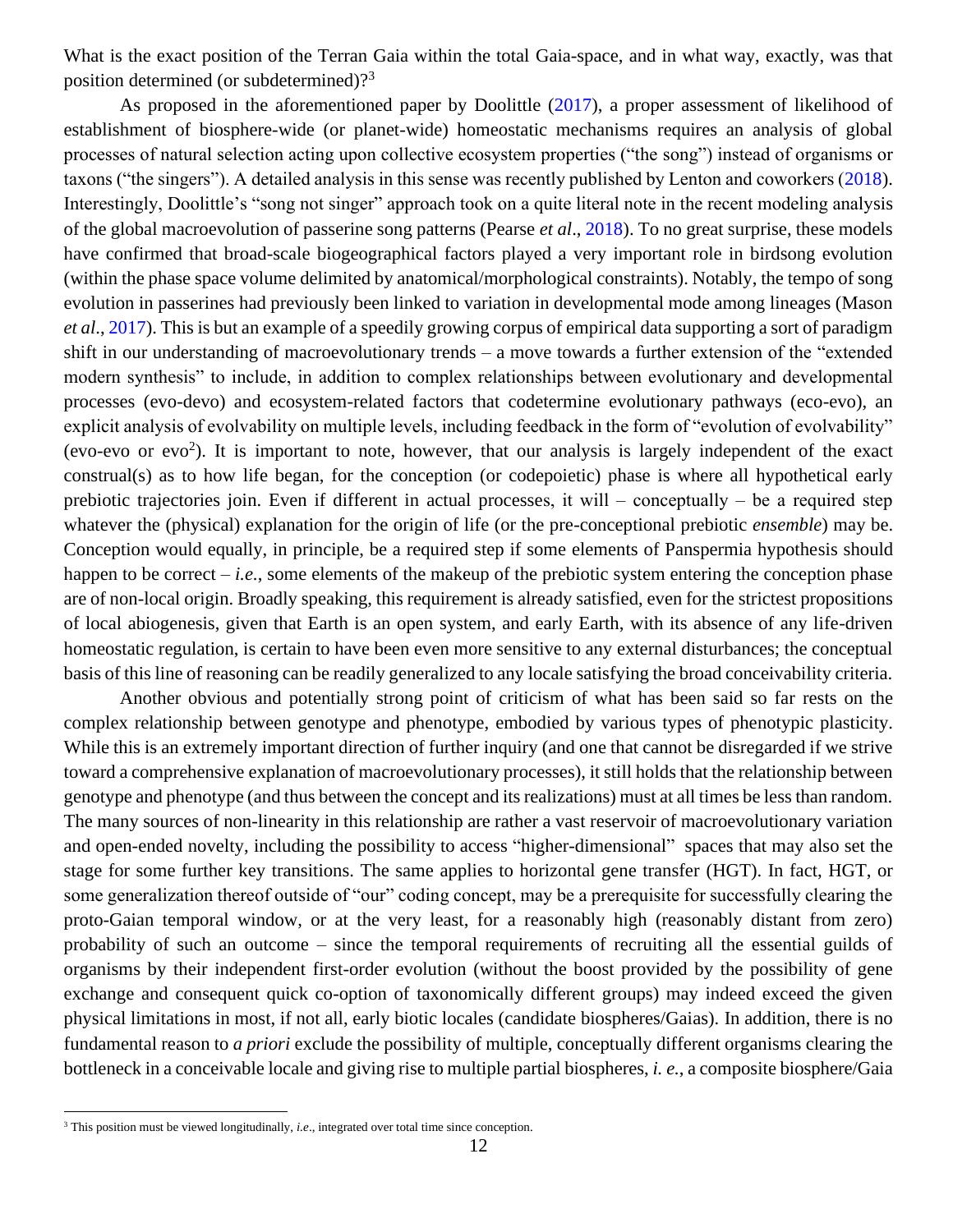(or cohabitation of biospheres/Gaias). However, given that HGT played a critical role in stabilizing the homeostatic systems in the case of Earth, it is reasonable to expect that the power of integration (and thus the long-term survival potential) should be significantly greater within a single, all-encompassing (proto) Gaia.

An interesting twist, though not a necessary consequence of the described "pre-Gaian bottleneck", or "early Gaian bottleneck", might be a reversal of our current assessment of our own status within the biospheric evolution. Rather than as an evolutionary success, an intelligent, tool-making, noösphere-inaugurating species could be seen as a sort of failure of long-term Gaian homeostasis (since humans are the first species endowed with the capability to cause a mass extinction, or to severely damage its home biosphere, if not to outright destroy it<sup>4</sup>). This is in accordance with the argument, first put forward by George G. Simpson, that the intelligence of the human type might indeed have a huge *negative* adaptive value in the long run (Simpson, 1964). Simpson invokes the spectre of global nuclear war – and we could add a number of anthropogenic existential risks derived from the misuse of technologies unknown in Simpson's time (*e.g.*, Bostrom and Ćirković, 2008; Bostrom, 2013). Notice, however, that it is not intelligence *per se* which is problematic in these scenarios: it is intelligence coupled with other traits characterizing human species, traits like aggression, territoriality, or tribal preferences, which are clearly contingent upon the particular evolutionary pathway which led to the emergence of our species (Tinbergen, 1968). One could go even further to speculate that other pathways to intelligence and technological civilization (*e.g.*, Schwartzman and Middendorf, 2011) would be associated with far less risk of self-destruction, due to, for instance, higher innate aptitude in resolving coordination problems. A rather weak form of ergodicity would then lead to a predominance of such Gaias in the overall set. Quite plausibly, extremely integrated Gaias, such as Solaris, would be the most "skillful" in resolving the aforementioned challenges.

In a sort of counterpoint to the classical view that noösphere is a natural (and/or typical) extension of the biosphere<sup>5</sup> (highly relevant for post-biological evolution), we may just try out the contrary premise: that maintenance of strong integration, with prompt filtering out of all disruptive species, such as *Homo sapiens*, is the rule, and the development that took place on Earth is, then, an exception in this regard. (This is, of course, somewhat un-Copernican, but it is a good thing to remember that a typical entity will typically be *untypical* in a few of its many properties – since having *all* properties very close to the population median is actually not the most probable outcome; the section of probability space belonging to this configuration is rather narrow and flanked on both sides by much broader stripes of probability space occupied by entities typical in most, but untypical in one, two, three, etc. properties.) Therefore, perhaps unexpectedly, we may be faced with important consequences for the futures studies. High-level functional integration all over our planet has currently been erected by humans in various forms of economic, cultural, demographic, and other kinds of globalization. While it may not be self-sustainable in the sense of Solaris, important trends are leading in that direction. In particular, the Internet-of-Things indeed looks like an early stage of a wholesome, self-sustainable noösphere, where all information-processing functions, including those usually ascribed to psychology, would be integrated (Swan, 2012, 2013). This and other transhumanist tendencies have been envisioned by biologists (*e.g.*, Sagan and Margulis, 1987) and would be following the modern image of a "porous" barrier between biological and cultural evolution (Wagner and Rosen, 2014). It is at least conceivable that the ultimate endpoint of *both* types of evolution is a similar state of extreme functional integration, somewhat reminiscent of Teilhard de Chardin's "Omega point", whether it be achieved primarily through biological or through cultural (*i.e.*, technological)

<sup>4</sup> This remains extremely unlikely given the resilience of many clades of microbes, as well as some macroscopic organisms, *e. g.*, tardigrades. In particular, deep lithospheric extremophiles living at km-order depths in the crust of our planet may be capable of surviving even the end of Solar evolution and complete congelation of Earth's surface (*e.g.*, Laughlin and Adams, 2000; McMahon, O'Malley-James, and Parnell, 2013).

 $5$  The view the authors of this paper still firmly hold at this time, pending further evidence.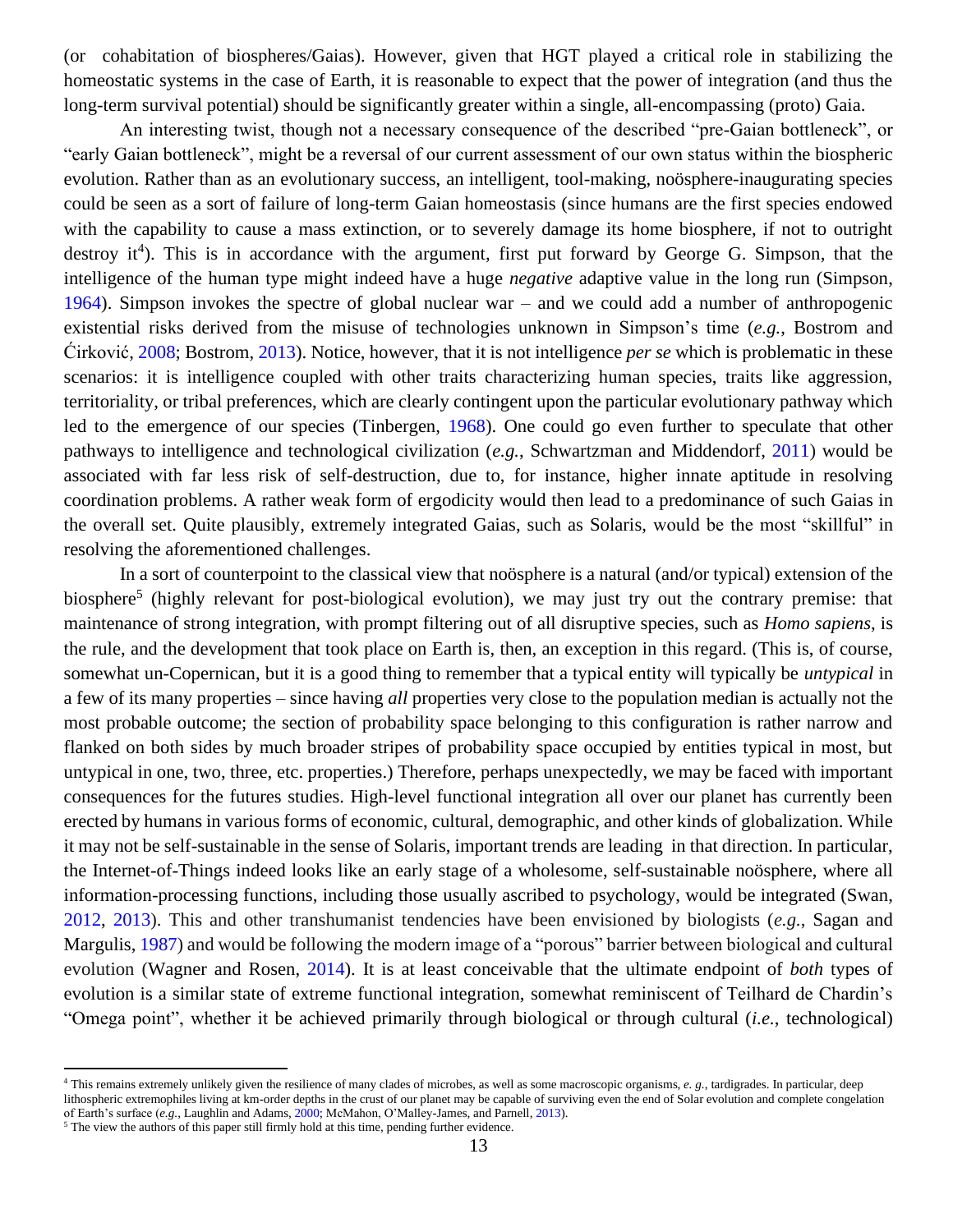means, as in Bostrom's (2014) concept of a *singleton*. Interestingly, Lovelock himself appears to be thinking along these lines as well (Lovelock and Appleyard, 2019).

**Figure 1**. The "Gaia-space": a metaspace allowing the classification of various Gaia hypothesis along the relevant theoretical axes. Rough putative positions of some familiar concepts of Gaia are also shown.



## Conclusion

While all this could be seen as nothing but abstract and wild speculation, there is a number of quite practical consequences dealing with the current discussions of habitability (or conceivability) and the accompanying astrobiological search for habitable locales beyond Earth. Notably:

- o We need to expand our searches for habitable locales with those cases where conventional wisdom would suggest marginal lack of prerequisites for habitability (in a sense, contrary to the "Rare Earth" requirements). Lem's idea about persistent response to environmental instabilities ought to be taken seriously in designing the searches for biomarkers.
- o A class of models for prebiotic evolution with strong feedbacks and bottlenecks should be pursued somewhat beyond the usual region of parameter space representing the Earth-like domain of habitability.
- o Functional integration, in particular, that is based on generalized (endo)symbiosis, should be modeled in a range of simulated paleoecological conditions, including very different timescales and multiple versions of the Black Queen hypothesis.
- o Daisyworld-like models and numerical experiments should be investigated from the point of view of the conceivability criteria and the broad assumptions about Solaris-type Gaias. This pertains to a wider range of key parameters than hitherto assumed (*e.g.*, a wider range of allowed atmospheric chemical composition, surface morphologies, and physical parameters such as temperature), allowing for more robust Gaias and attempting to simulate potentially observable biosignatures. Any exploration along these lines would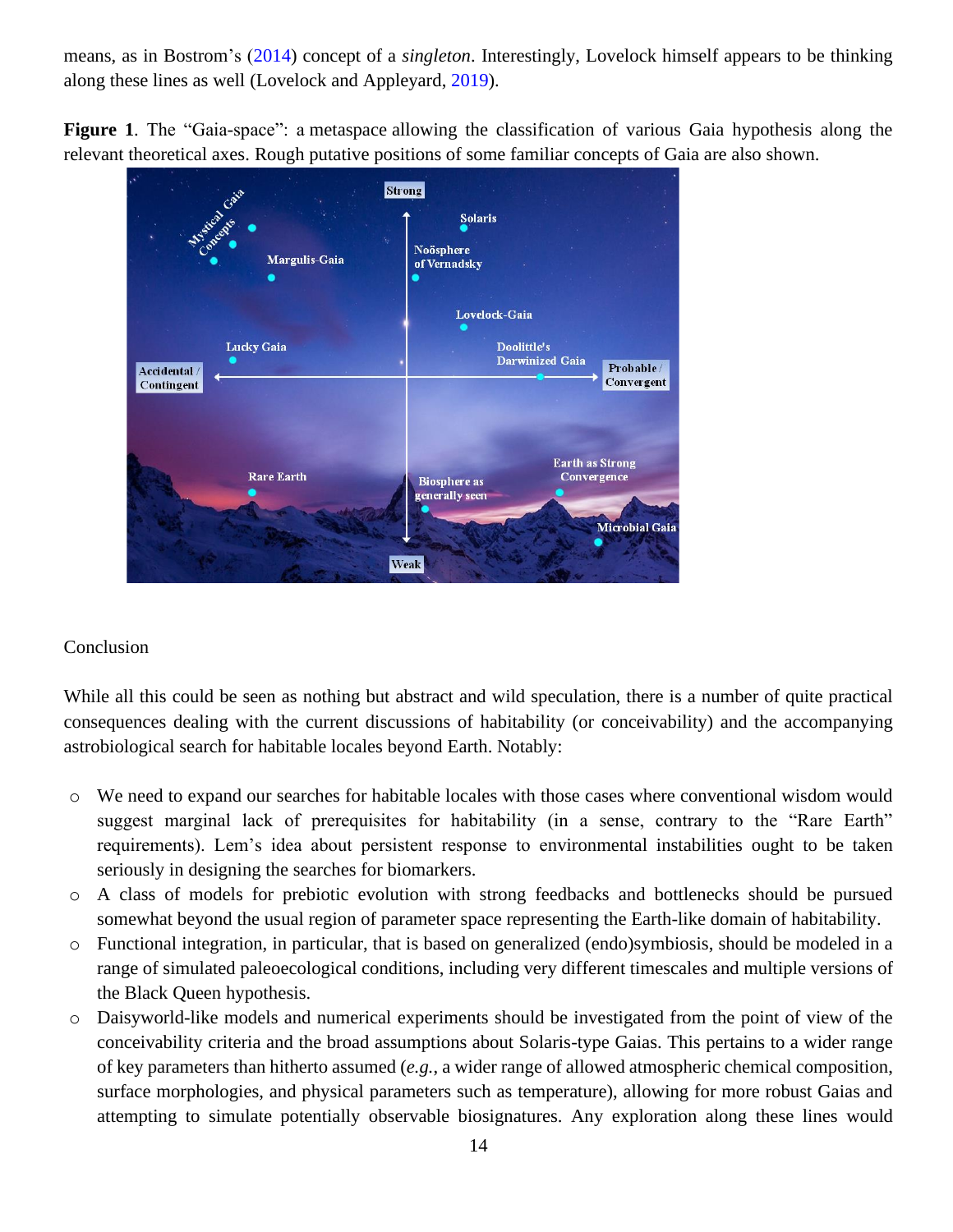underscore the importance and value of *diversity* in habitability studies (as per precepts of e.g., Lenardic and Seales, 2019).

- o If we assume that Gaia is the default direction in the general evolution of life and that Solaris is the default outcome in the evolution of a Gaia, this could also be a novel potential solution to Fermi's problem. (Although, admittedly, there would be considerable overlap with the Hermit and Persistence hypotheses; for classification, please see Webb, 2015; Ćirković, 2018.) This would also entail the necessity of adopting a new perspective on astrobiological complexity and its evolution (cf., Vukotić and Ćirković, 2012).
- o The biotic-abiotic functional integration standpoint may be important for fully understanding the evolution of any planet, including a seemingly dead planet like Mars. This is particularly pertinent to the search for potential biosignatures, as exemplified by the recent analysis of Nathalie Cabrol (2018); after all, Lem's solaristics also began with biosignature analysis!
- o If Solaris-type Gaias are numerically dominant in the set of inhabited planets, this would provide a neat resolution of Olum's (2004) anthropic problem: why do we find ourselves in a small civilization, when spatiotemporal considerations of cosmology suggest a typical observer to be located in a much older and bigger civilization? Well, if the largest fraction of civilizations consists of a single observer (or a single observer per planet), the problem is resolved.

In a scene that separates the prologue from the main part of Tarkovsky's film, the protagonist, Kelvin, acutely prepared to begin his journey towards Solaris, in a kind of bowiesque space-oddity moment asks the ground control: "Когда старт?" ["When do we launch?"]. He receives an almost immediate, calm response: "Уже летишь, Крис..." ["You are already on your way, Kris..."]. In a great work of art nothing exists by chance: we may well take this scene as a sharp reminder that, with the ongoing astrobiological revolution, we already are on our way to a new understanding of many "big questions" regarding Life in the Universe. And the associated challenge to our deeply-held views, inseparable from the the priceless opportunity to gain new perspectives, may indeed turn out to be more than a match for the complex experience of Lem's fictional (but all-too-real, and sometimes mirror-like) researchers in solaristics.

**Acknowledgements**. The authors wish to express warm gratitude to the two anonymous referees for OLEB for providing encouraging and thought-provoking comments on a previous version of this manuscript. M. M. Ć. wishes to thank Anders Sandberg, Zoran Živković, Milica Banović, Karl Schroeder, Bojan Stojanović, Mark Walker, Biljana Stojković, and Amedeo Balbi for pleasant discussions on related issues. A. K. would like to thank Vladan Ćurčić for inspiring criticism and insightful questions on this topic and Miroslav Đorđević for his wise intellectual support during the writing of this paper.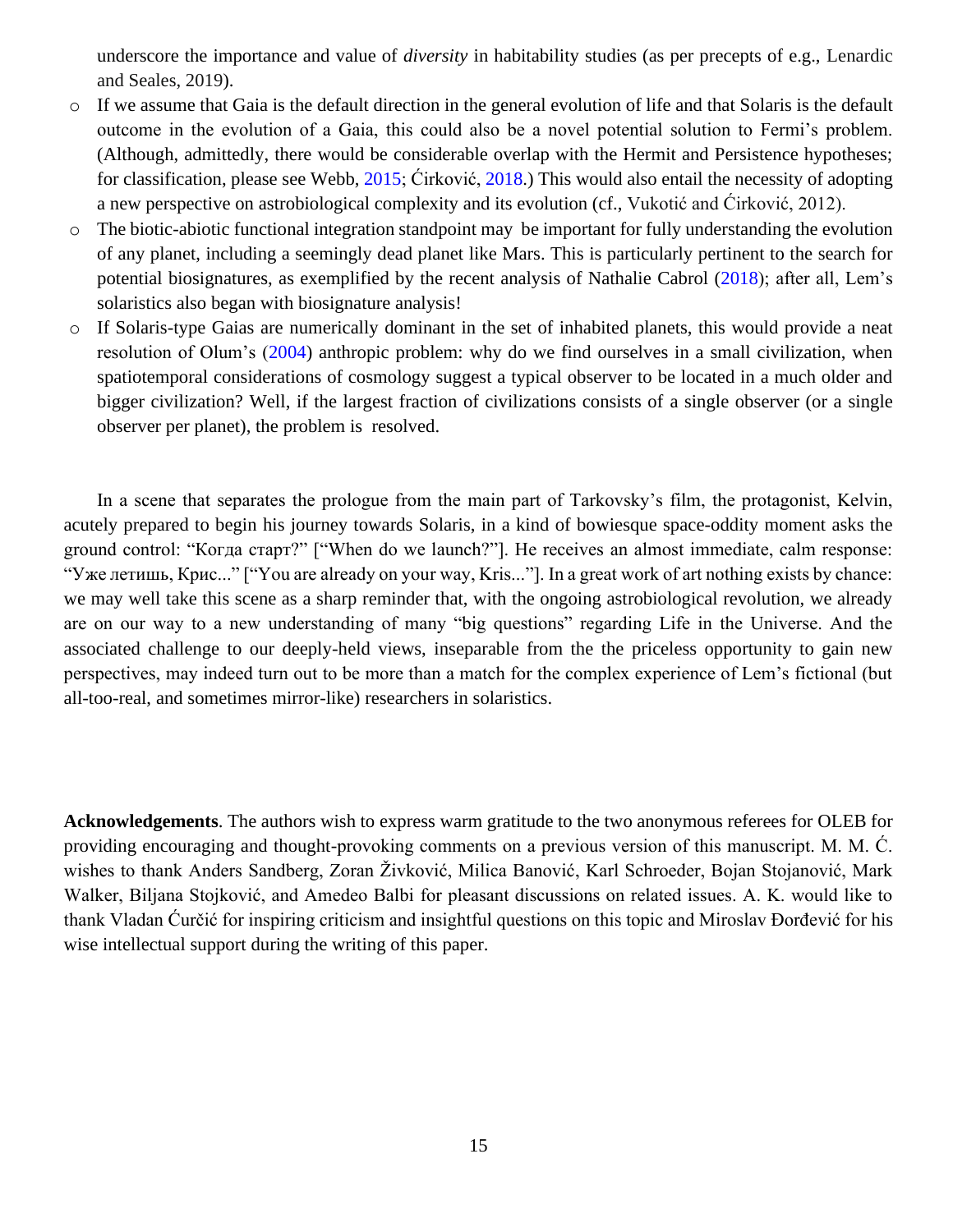### **References**

Bains W, Schulze-Makuch D (2016) The cosmic zoo: the (near) inevitability of the evolution of complex, macroscopic life. Life (Basel) 6(3):25

Barbieri M (2018) What is code biology?. BioSystems 164:1-10

Benton MJ (2009) The Red Queen and the Court Jester: Species Diversity and the Role of Biotic and Abiotic Factors Through Time. Science 323:728-732

Bold M (2014) Solaris. British Film Institute, London

Bostrom N (2002) Anthropic Bias: Observation Selection Effects in Science and Philosophy. Routledge, New York

Bostrom N (2013) Existential Risk Prevention as Global Priority. Global Policy 4:15-31

Bostrom N (2014) Superintelligence: Paths, Dangers, Strategies. Oxford University Press, Oxford

Bostrom N, Ćirković MM eds. (2008) Global Catastrophic Risks. Oxford University Press, Oxford

Bouchard F (2011) Ecosystem Evolution is About Variation and Persistence, not Populations and Reproduction. Biological Theory 9(4): 382-391

Bouchard F (2014) Darwinism without populations: a more inclusive understanding of the "Survival of the Fittest". Studies in History and Philosophy of Science Part C: Studies in History and Philosophy of Biological and Biomedical Sciences 42(1):106-114

Cabrol NA (2018) The coevolution of life and environment on Mars: an ecosystem perspective on the robotic exploration of biosignatures. Astrobiology 18(1):1-27

Calvino I ([1967] 1969) T Zero. Translated from Italian by William Weaver. Harcourt, Brace & World, New York

Chopra A, Lineweaver CH (2016) The Case for a Gaian Bottleneck: The Biology of Habitability. Astrobiology 16:7-22

Ćirković MM (2012) The Astrobiological Landscape: Philosophical Foundations of the Study of Cosmic Life. Cambridge University Press, Cambridge

Ćirković MM (2014) Evolutionary contingency and SETI revisited. Biology and Philosophy 29:539-557

Ćirković MM (2018) The Great Silence: The Science and Philosophy of Fermi's Paradox. Oxford University Press, Oxford

Ćirković MM (2021) Lem, Popper and the Enriching of Historicism. SF Foundation 140(50.3):32-44

Cockell CS (2011) Vacant habitats in the Universe. Trends in ecology & evolution 26(2):73-80

Conway MS (2003) The navigation of biological hyperspace. International Journal of Astrobiology 2:149-152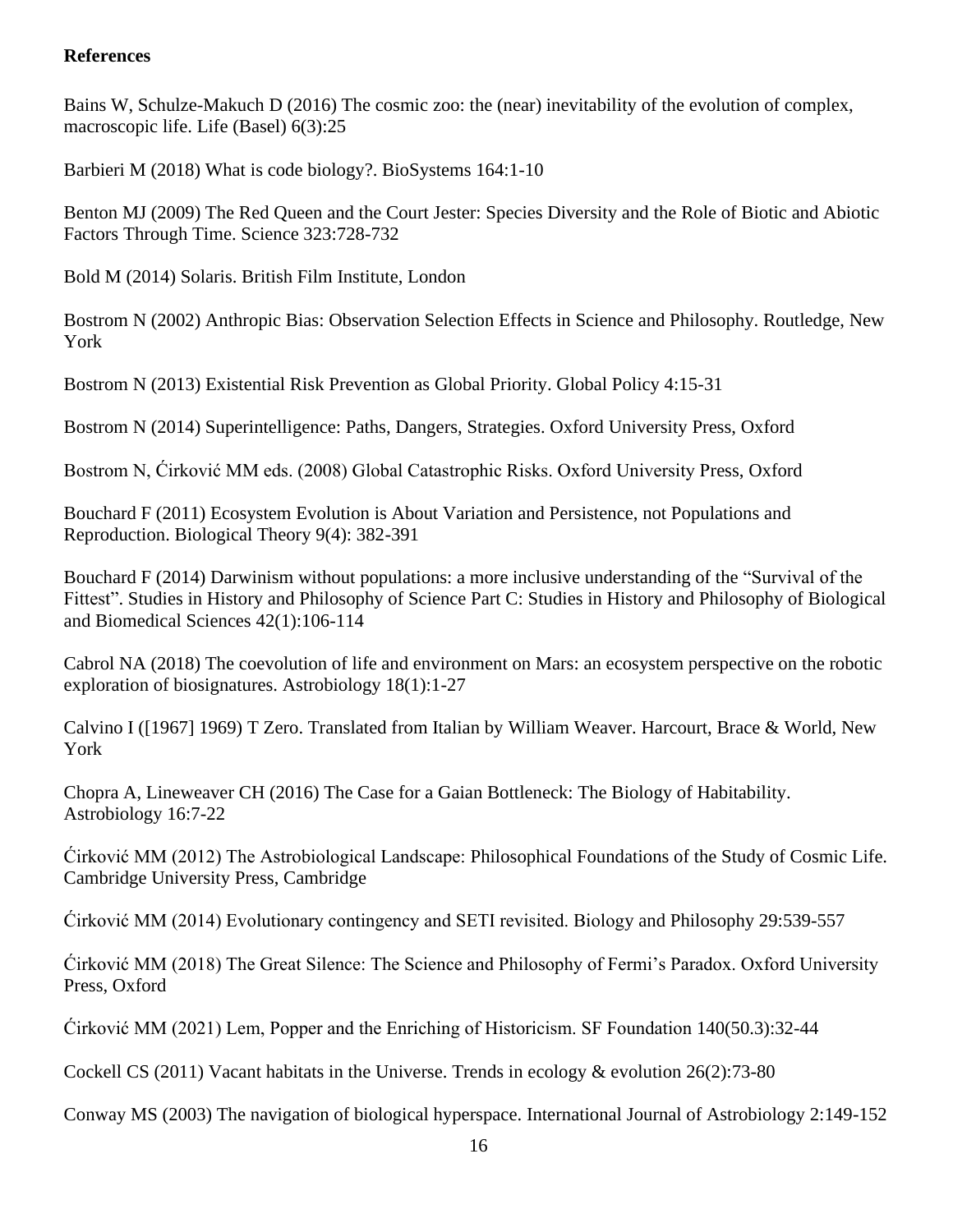Crompton A (2012) The entropy of LEGO. Environment and Planning B Planning and Design 39:174-82

Damer B (2016) A Field Trip to the Archaean in Search of Darwin's Warm Little Pond. Life (Basel) 6(2):21

Dawkins R (1982) The Extended Phenotype: the Gene as the Unit of Selection. Oxford University Press, Oxford

Des Marais DJ, Nuth 3rd JA, Allamandola LA, Boss PA, Farmer JD, Hoehler TM et al. (2008) The NASA Astrobiology Roadmap. Astrobiology 8:715-730

Doolittle WF (2014) Natural selection through survival alone, and the possibility of Gaia. Biology  $\&$ Philosophy 29:415-423

Doyle LR, Carter JA, Fabrycky DC, Slawson RW, Howell SB, Win JN et al. (2011) Kepler-16: A Transiting Circumbinary Planet. Science 333:1602-6

Dryden DTF, Thomson AR, White JH (2008) How much of protein sequence space has been explored by life on Earth?. The Journal of the Royal Society Interface 5:953-956

Gatti RC, Fath B, Hordijk W, Kauffman S, Ulanowicz R (2018) Niche emergence as an autocatalytic process in the evolution of Ecosystems. Journal of Theoretical Biology 454:110-117

Hazen RM (2017) Chance, necessity and the origins of life: a physical sciences perspective. Philosophical Transactions of the Royal Society A: Mathematical, Physical and Engineering Sciences 375:2016.0353

Hidalgo J, Grilli J, Suweis S, Munoz MA, Banavar JR, Maritan A (2014) Information-based fitness and the emergence of criticality in living systems. Proceedings of the National Academy of Sciences 111(28):10095- 100Janković S, Ćirković MM (2016) Evolvability Is an Evolved Ability: The Coding Concept as the Arch-Unit of Natural Selection. Origins of Life and Evolution of Biospheres 46:67-79

Jung CG (1984) Dream Analysis: Notes of the Seminar Given in 1928-1930. Princeton University Press

Kant I ([1790] 1987) The Critique of Judgment. Translated by W. S. Pluhar. Hackett Publishing Company, Cambridge

Keeling PJ, McCutcheon JP, Doolittle WF (2015) Symbiosis becoming permanent: Survival of the luckiest. Proceedings of the National Academy of Sciences 112:10101-10103

Koonin EV (2007) The cosmological model of eternal inflation and the transition from chance to biological evolution in the history of life. Biology Direct 2:15-31

Ginsburg I, Lingam M, Loeb A (2018) Galactic panspermia. The Astrophysical Journal Letters 868(1):L12

Lane N (2015) The Vital Question: Why is Life the Way it is?. Profile Books, London

Laughlin G, Adams FC (2000) The Frozen Earth: Binary Scattering Events and the Fate of the Solar System. Icarus 145:614-627

Lem S (1987) Fiasco. Harcourt Brace, San Diego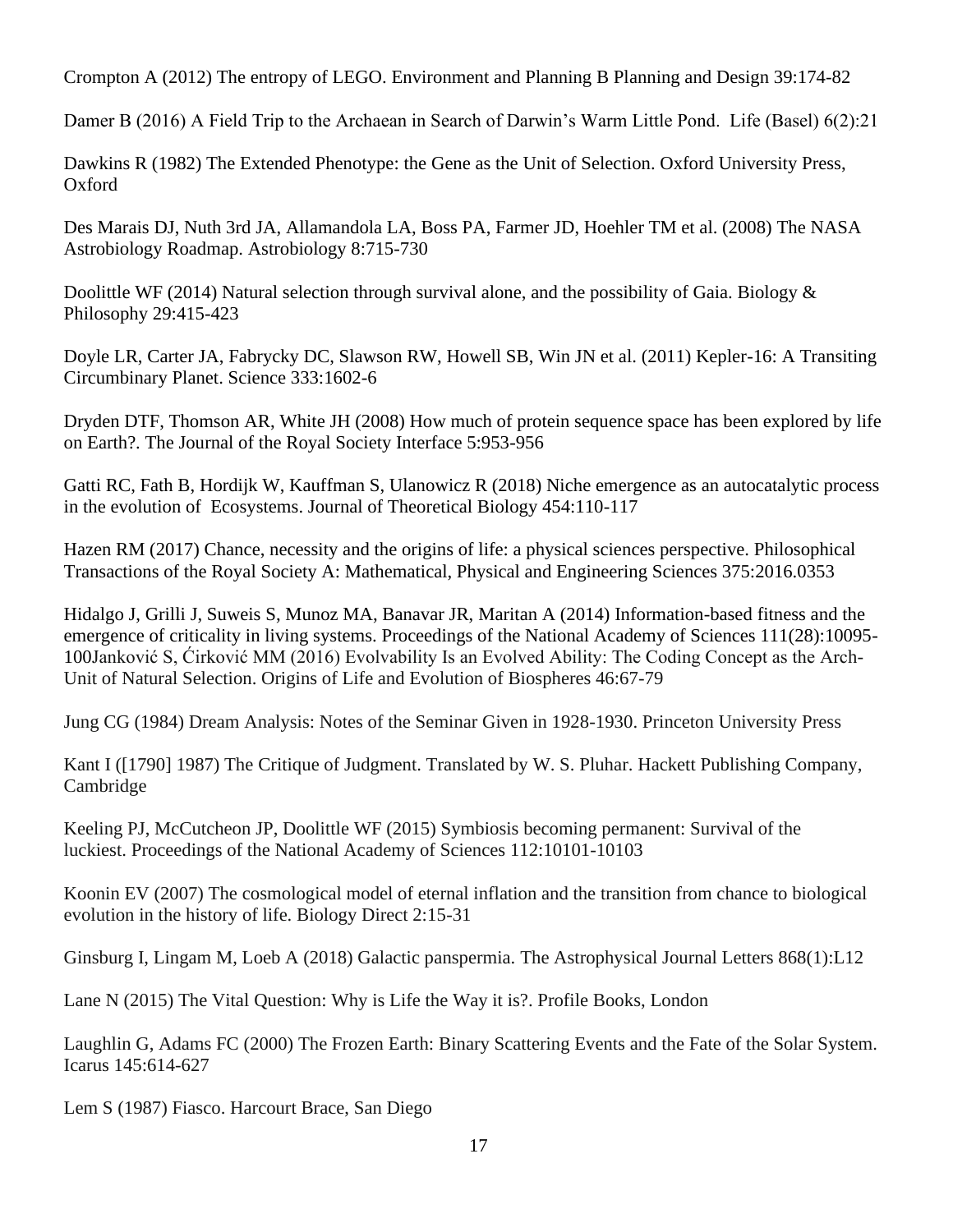Lem S ([1959] 1989) Eden. Harcourt Brace, San Diego

Lem S ([1961] 2003) Solaris. Translated by J. Kilmartin and S. Cox. Faber & Faber, London

Lenardic A, Seales J (2019) Different Is More: The Value of Finding an Inhabited Planet That Is Far from Earth2. 0. Astrobiology *19*(11): 1398-1409.

Lenton TM, Daines SJ, Dyke JG, Nicholson AE, Wilkinson DM, Williams HTP (2018) Selection for Gaia across multiple Scales. Trends in Ecology & Evolution 33(8):633-45

Lineweaver CH, Chopra A (2012) The Habitability of Our Earth and Other Earths: Astrophysical, Geochemical, Geophysical, and Biological Limits on Planet Habitability. Annual Review of Earth and Planetary Sciences 40:597-623

Lovelock J, Appleyard B (2019) Novacene. MIT Press, Cambridge (Mass.) and London

Margulis (Sagan) L (1967) On the Origin of Mitosing Cells. Journal of Theoretical Biology 14:225-274

Margulis L, Bermudes D (1985) Symbiosis as a mechanism of evolution: status of cell symbiosis theory. Symbiosis 1:101-124

Mariscal, C. and Doolittle, W.F., 2015. Eukaryotes first: how could that be?. *Philosophical Transactions of the Royal Society B: Biological Sciences*, *370*(1678), p.20140322.

Mason NA, Burns KJ, Tobias JA, Claramunt S, Seddon N, Derryberry EP (2017) Song evolution, speciation, and vocal learning in passerine birds. Evolution 71(3):786-796

Maynard Smith J, Szathmary E (1997) The Major Transitions in Evolution. Oxford University Press, Oxford

Mazel F, Davis KM, Loudon A, Kwong WK, Groussin M, Wegener L (2018) Is host filtering the main driver of phylosymbiosis across the tree of life?. mSystems 3(5):e00097-18

McLeish TCB (2015) Are there ergodic limits to evolution? Ergodic exploration of genome space and convergence. Interface Focus 5(6):20150041

McMahon S, O'Malley-James J, Parnell J (2013) Circumstellar habitable zones for deep terrestrial biospheres. Planetary and space science 85:312-318

Morris, JJ, Lenski, RE, and Zinser, ER, 2012. The Black Queen Hypothesis: evolution of dependencies through adaptive gene loss. MBio, 3(2), pp.e00036-12.

Okasha S (2012) Emergence, hierarchy and top-down causation in evolutionary biology. Interface Focus 2:49- 54

Olum K (2004) Conflict between anthropic reasoning and observation. Analysis 64:1-8

O'Malley MA, Wideman JG, Ruiz-Trillo I (2016) Losing complexity: the role of simplification in macroevolution. Trends in Ecology & Evolution 31(8):608-621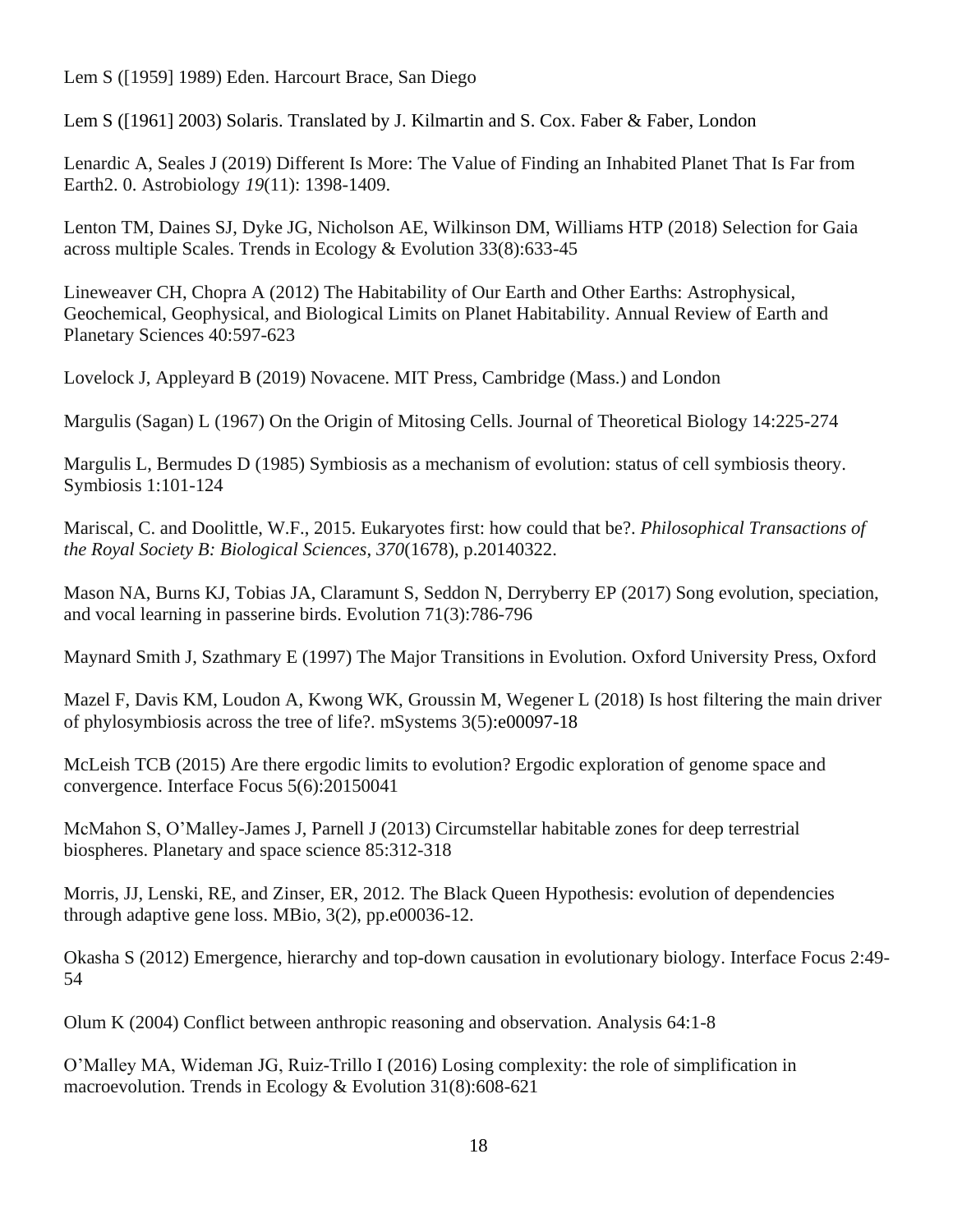Pearse WD, Morales-Castilla I, James LS, Farrell M, Boivin F, Davies TJ (2018) Global macroevolution and macroecology of passerine song. Evolution 72(4):944-960

Powell R, Mariscal C (2015) Convergent evolution as natural experiment: the tape of life reconsidered. Interface Focus 5:20150040

Retallack GJ, Krull ES, Thackray GD, Parkinson D (2013) Problematic urn-shaped fossils from a Paleoproterozoic (2.2 Ga) paleosol in South Africa. Precambrian Research 235:71-87

Rubin S, Veloz T, Maldonado P (2021) Beyond planetary scale feedback self-regulation: Gaia as an autopoietic system. BioSystems 199:104314

Sagan D, Margulis L (1987) Gaia and the evolution of machines. Whole earth review 55:15-21

Schwartzman D, Middendorf, G (2011) Multiple Paths to Encephalization and Technical Civilizations. Origins of Life and Evolution of Biospheres 41:581-585

Sadlok G (2020) On A Hypothetical Mechanism of Interstellar Life Transfer Trough Nomadic Objects. Origins of Life and Evolution of Biospheres 50:87-96

Simpson GG (1964) The nonprevalence of humanoids. Science 143:769-775

Slijepcevic, P., 2021. Principles of information processing and natural learning in biological systems. Journal for General Philosophy of Science 52: 227-245.

Solaris ([1972] 2011) Blu-ray disk, dir. Tarkovsky AA. Criterion, New York

Steele EJ, Gorczynski RM, Lindley RA, Liu Y, Temple R, Tokoro G et al. (2019) Lamarck and Panspermia-On the efficient spread of living systems throughout the cosmos. Progress in biophysics and molecular biology 149:10-32

Swan M (2012) Sensor Mania! The Internet of Things, Wearable Computing, Objective Metrics, and the Quantified Self 2.0. Sensor and Actuator Networks 1:217-253

Swan M (2013) The Quantified Self: Fundamental Disruption in Big Data Science and Biological Discovery. Big Data 1:85-99

Swirski P ed. (2006) The Art and Science of Stanislaw Lem. McGill-Queen's University Press, Montreal

Swirski P (2015) Stanislaw Lem: Philosopher of the Future. Liverpool University Press, Liverpool

Tarkovsky AA (1972) Solaris. Mosfilm

Tinbergen N (1968) On war and peace in animals and man. Science 160:1411-1418

Totani, T (2020) Emergence of life in an inflationary universe. Scientific reports 10(1): 1-7.

Van Kranendonk MJ, Deamer DW, Djokic T (2017) Life on earth originated from a hot volcanic pool, not the sea, new evidence suggests. Scientific American 317(2):28-35